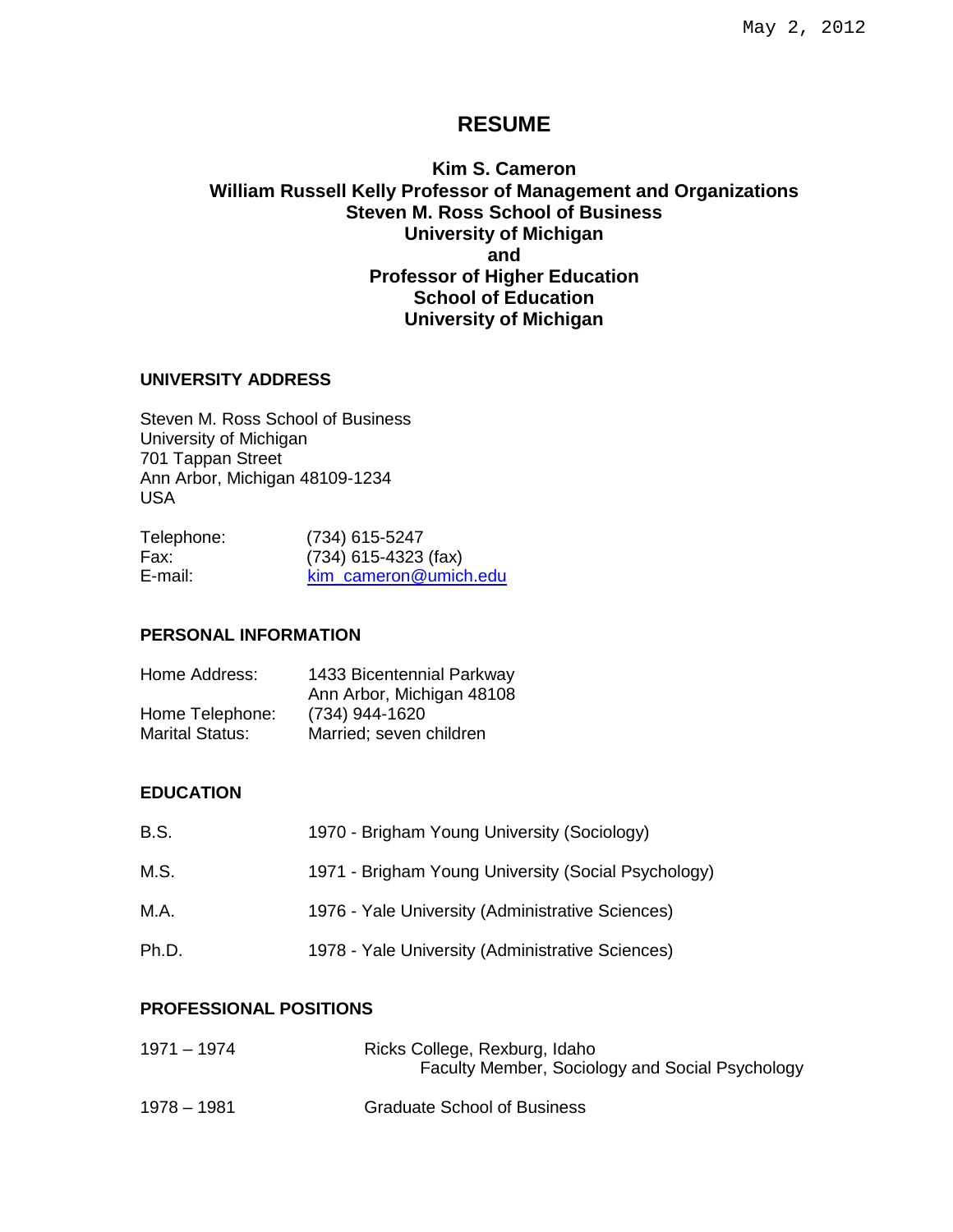|                  | University of Wisconsin<br><b>Assistant Professor</b>                                                                                                                                                                                                                                                                                                                                   |
|------------------|-----------------------------------------------------------------------------------------------------------------------------------------------------------------------------------------------------------------------------------------------------------------------------------------------------------------------------------------------------------------------------------------|
| $1978 - 1981$    | <b>Industrial Relations Research Institute</b><br>University of Wisconsin<br><b>Assistant Professor</b>                                                                                                                                                                                                                                                                                 |
| $1981 - 1984$    | National Center for Higher Education Management<br>Systems, Boulder, Colorado<br>Director, Organizational Studies                                                                                                                                                                                                                                                                       |
| 1981-1984        | <b>Graduate School of Business</b><br>University of Colorado<br><b>Adjoint Associate Professor</b>                                                                                                                                                                                                                                                                                      |
| $1984 - 1995$    | <b>School of Business Administration</b><br>University of Michigan<br>Assist Professor, Associate Professor, Professor<br>Department Chair, Organizational Behavior and Human<br><b>Resource Management</b><br>Director, Global Business Partnership<br>Director, Management of Managers Program<br>Director, Program for Management Development<br>Director, Parker Management Program |
| $1984 - 1995$    | Center for the Study of Higher and Postsecondary<br>Education<br>University of Michigan<br>Professor                                                                                                                                                                                                                                                                                    |
| $1995 - 1998$    | Marriott School of Management<br><b>Brigham Young University</b><br>Associate Dean<br>Ford Motor Company Richard E. Cook Professor of<br>Management                                                                                                                                                                                                                                     |
| $1998 - 2001$    | Weatherhead School of Management<br><b>Case Western Reserve University</b><br>Dean<br>Albert J. Weatherhead Professor of Management and<br>Professor of Organizational Behavior                                                                                                                                                                                                         |
| $2001 - present$ | Steven M. Ross School of Business<br>University of Michigan<br>William Russell Kelly Professor, Management and<br>Organizations                                                                                                                                                                                                                                                         |
| $2001 - present$ | <b>School of Education</b><br>University of Michigan<br>Professor, Higher Education                                                                                                                                                                                                                                                                                                     |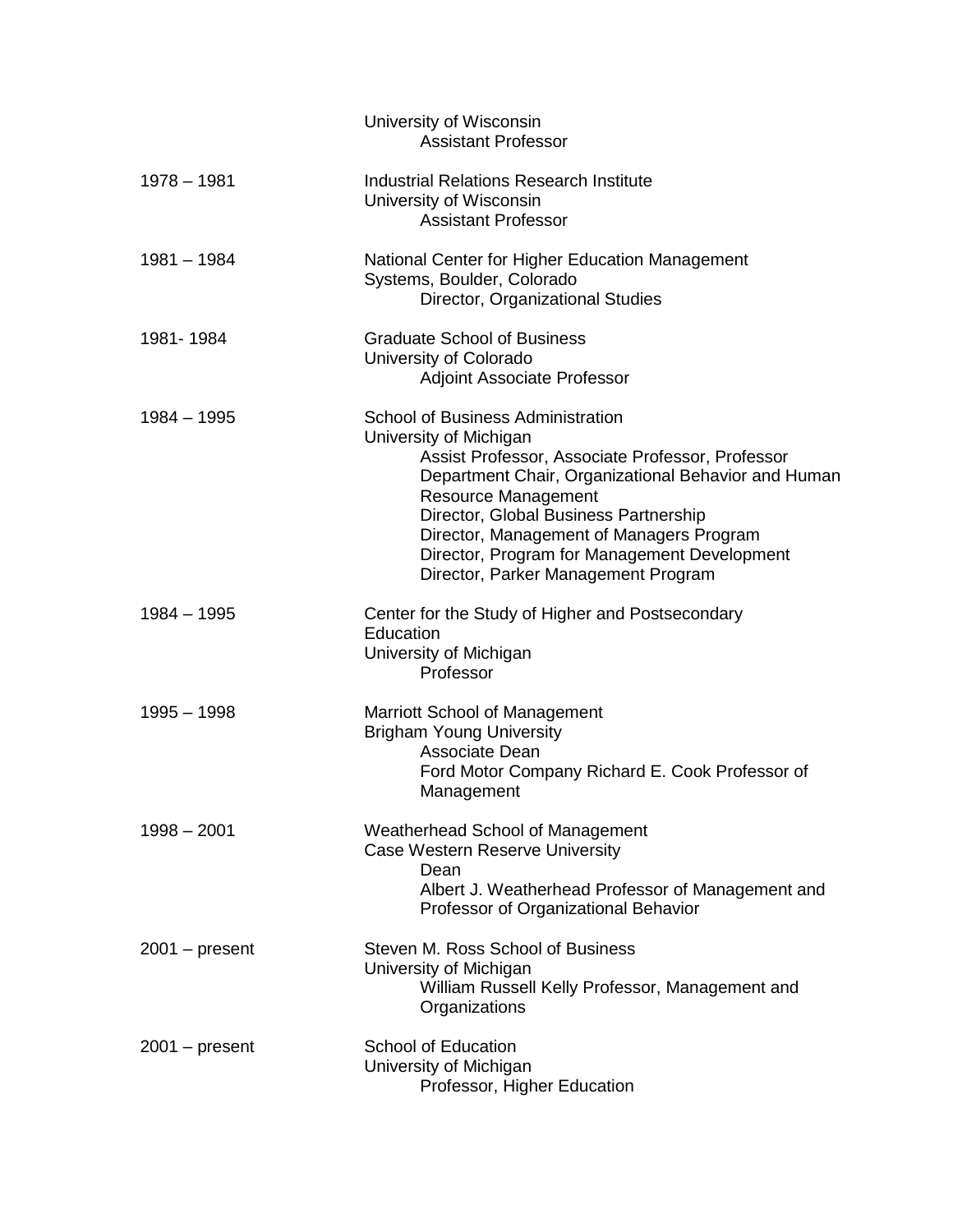# **PROFESSIONAL HONORS, AWARDS, and POSITIONS**

| 1980, 1983 - 1986,<br>1990, 1991, 1997 | Selected Faculty member, Academy of Management<br>Doctoral Consortia and Junior Faculty Workshops                                                                                                                                                                                                                          |
|----------------------------------------|----------------------------------------------------------------------------------------------------------------------------------------------------------------------------------------------------------------------------------------------------------------------------------------------------------------------------|
| 1984                                   | Fulbright Distinguished Scholar, Brazil                                                                                                                                                                                                                                                                                    |
| $1985 - 1991$                          | Program Chair, Division Chair, Organization and Management<br>Theory Division, Academy of Management                                                                                                                                                                                                                       |
| $1986 - 1991$                          | Institutional Leadership Advisory Committee,<br>National Center for Postsecondary Governance and Finance                                                                                                                                                                                                                   |
| 1990                                   | Fellow, Chinese National Higher Education Commission                                                                                                                                                                                                                                                                       |
| 1990                                   | Visiting Scholar, USSR National Academy of Sciences                                                                                                                                                                                                                                                                        |
| 1992                                   | David L. Bradford Outstanding Educator Award,<br><b>Organizational Behavior Teaching Society</b>                                                                                                                                                                                                                           |
| 1994 - 1997                            | Member, National Research Council                                                                                                                                                                                                                                                                                          |
| $1999 - 2000$                          | Graduate, Leadership Cleveland, Class of 2000                                                                                                                                                                                                                                                                              |
| 2003                                   | Elected Fellow, Academy of Management                                                                                                                                                                                                                                                                                      |
| $2005 - 2008$                          | Academy of Management Ethics Committee and Adjudicator                                                                                                                                                                                                                                                                     |
| $2005 - 2009$                          | Board of Governors, Organizational Behavior Teaching Society                                                                                                                                                                                                                                                               |
| 2007 - Present                         | Steering Committee, International Positive Psychology<br>Association                                                                                                                                                                                                                                                       |
| 2010                                   | Trailblazer Award, Organizational and Management Theory<br>Division, Academy of Management                                                                                                                                                                                                                                 |
| 2010                                   | Selected, Wheatley Fellow, Wheatley Institution, Brigham Young<br>University                                                                                                                                                                                                                                               |
| Listed                                 | <b>Contemporary Authors</b><br>Dictionary of International Biography<br><b>Educators of America</b><br>International Authors and Writers Who's Who<br>Outstanding Young Men of America<br>Who's Where Among Writers<br>Who's Who in America<br>Who's Who in American Colleges and Universities<br>Who's Who in the Midwest |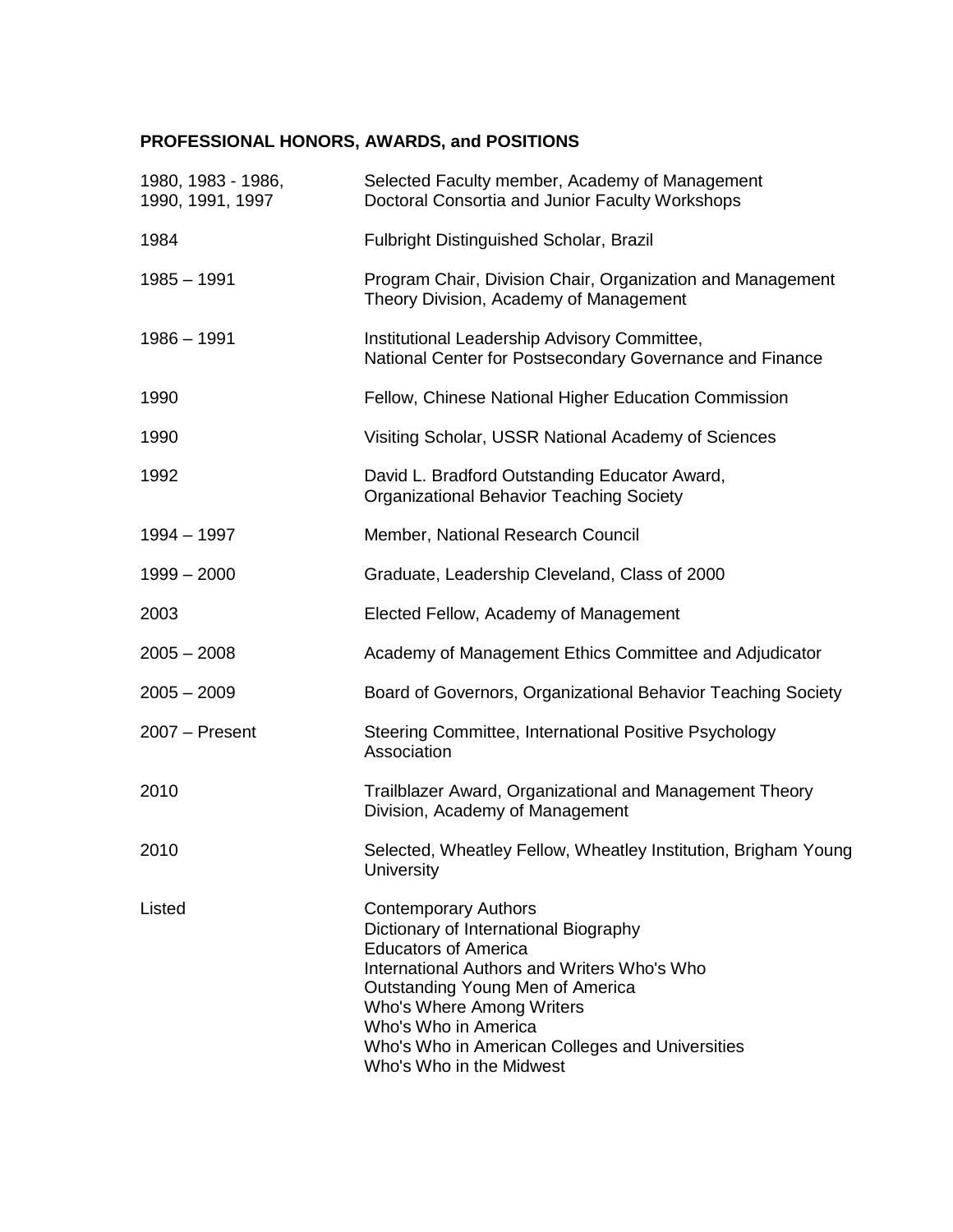## **CURRENT and PAST EDITORIAL BOARDS**

| <b>Editorships</b>              | Academy of Management Learning and Education Journal<br>Academy of Management Review<br>International Journal of Organizational Analysis<br>Journal of Applied Behavioral Sciences<br>Journal of Family Theory and Review<br>Journal of Leadership and Organizational Studies<br>Journal of Management Education<br>International Journal of Management Studies & Research |
|---------------------------------|----------------------------------------------------------------------------------------------------------------------------------------------------------------------------------------------------------------------------------------------------------------------------------------------------------------------------------------------------------------------------|
| <b>Former Associate Editor</b>  | Academy of Management Executive<br>Higher Education: Annual Handbook of Theory and Research<br>Human Resource Management Journal                                                                                                                                                                                                                                           |
| <b>Special Issue Editor</b>     | Academy of Management Journal<br><b>American Behavioral Scientist</b><br>Human Resource Management Journal<br>Journal of Applied Behavior Sciences<br><b>Review of Higher Education</b>                                                                                                                                                                                    |
| <b>Former Consulting Editor</b> | Journal of Higher Education<br><b>Organization Science</b>                                                                                                                                                                                                                                                                                                                 |

## **RESEARCH GRANTS**

Richard D. Irwin Foundation (1976) U.S. Department of Labor (1978) Wisconsin Research Foundation (1979-1980) National Institute of Education (1981-1984) U.S. Army Research Institute (1986-1990, 1992-1993) Ford Motor Company (1989-1991) Regents of the University of Michigan (1988-1989, 1993-1994) John Templeton Foundation (1998-2002) Kaiser-Hill and the U.S. Department of Energy (2004-2005) Humana Corporation (2008-2012)

## **EXAMPLES OF CONSULTANCIES**

*Business:* Andersons, BASF, Boehringer Ingelheim, CH2MHill, Chrysler, Clariant, Contel, Dana, Ford, Dubai Holding, General Electric, General Motors, Henry Ford Health System, Humana, LG, Libbey Glass, Meridian Bancorp, Pfizer, Philips, Prudential, Reuters, Rexam, Texas Instruments, Whirlpool, and others.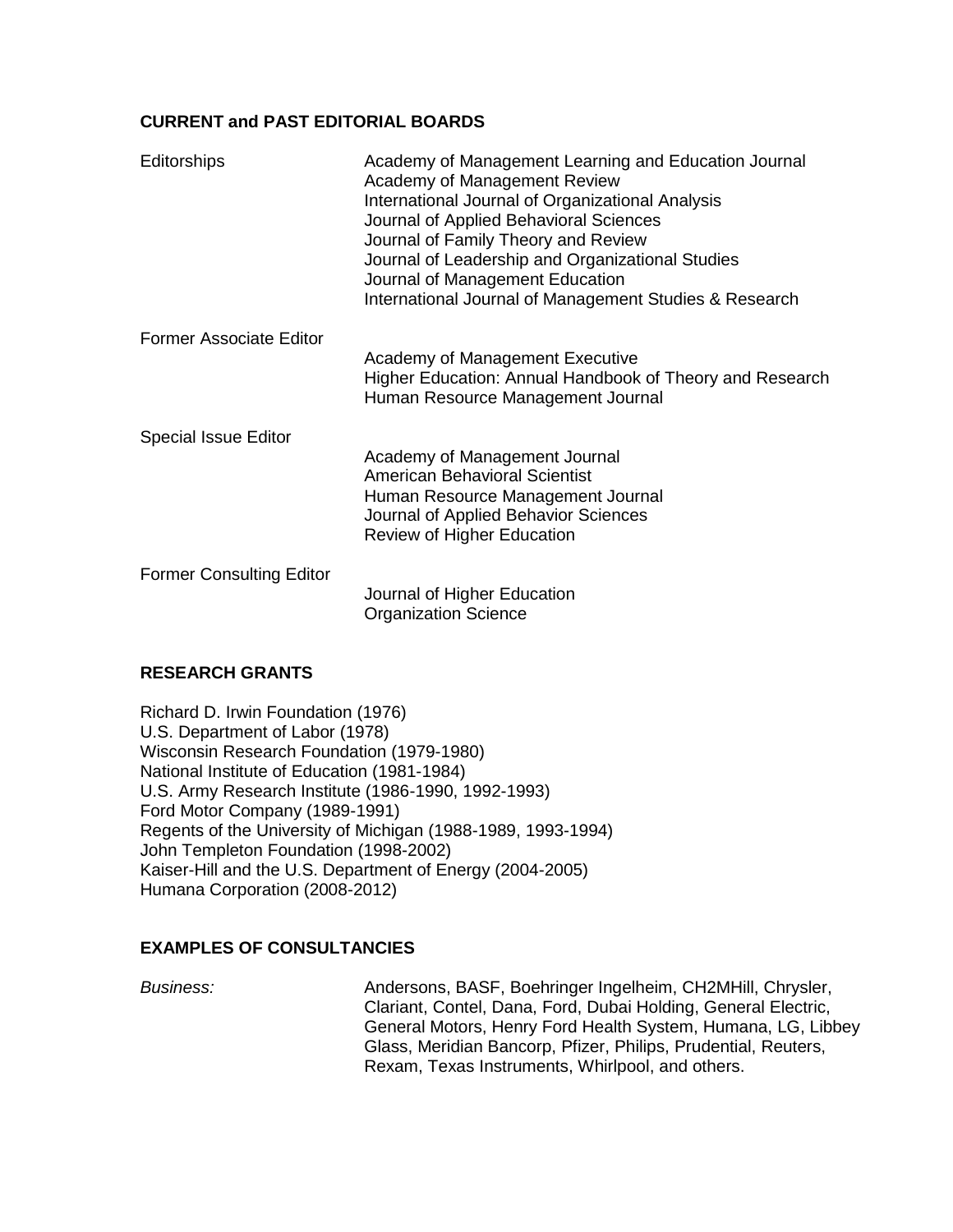| Government.   | Department of Energy, Federal Aviation Administration, General<br>Accounting Office, National Intelligence Agencies, National<br>Science Foundation, State Government of New York, U.S. Air<br>Force, U.S. Army, and others. |
|---------------|------------------------------------------------------------------------------------------------------------------------------------------------------------------------------------------------------------------------------|
| Education:    | Numerous colleges and universities, and several public school<br>districts.                                                                                                                                                  |
| Professional: | American Assembly of Collegiate Schools of Business, American<br>Bankers Association, American Nurses Association, Legatus.                                                                                                  |

## **PUBLICATIONS**

### *Scholarly Books*

David A. Whetten and Kim S. Cameron (1980, 1981) Management: A Practical Guide to Professional Skill Development. Lexington, MA: Ginn Publishing.

Robert H. Miles and Kim S. Cameron (1982) Coffin Nails and Corporate Strategies. Englewood Cliffs, NJ: Prentice Hall.

Kim S. Cameron and David A. Whetten (1983) Organizational Effectiveness: A Comparison of Multiple Models. New York: Academic Press.

Robert E. Quinn and Kim S. Cameron (1988) Paradox and Transformation: Towards a Theory of Change in Organizations. Cambridge, MA: Ballinger Publishing.

Kim S. Cameron, Robert I. Sutton, and David A. Whetten (1988) Organizational Decline: Conceptual, Empirical, and Normative Foundations. Cambridge, MA: Ballinger Publishing.

Kim S. Cameron, Jane E. Dutton, and Robert E. Quinn (2003) Positive Organizational Scholarship. San Francisco: Barrett-Koehler.

Edward Hess and Kim S. Cameron (2006) Leading with Values: Positivity, Virtues, and High Performance. New York: Cambridge University Press.

Kim S. Cameron, Robert E. Quinn, Jeff DeGraff, and Anjan Thakor (2006) Competing Values Leadership: Creating Value in Organizations. Northampton, MA: Edward Elgar.

Kim Cameron and Marc Lavine (2006) Making the Impossible Possible: Leading Extraordinary Performance—The Rocky Flats Story. San Francisco: Berrett Koehler.

Charles C. Manz, Kim S. Cameron, Karen P. Manz, and Robert D. Marx (2008) The Virtuous Organization: Insights From Some of the World's Leading Management Thinkers. London: World Scientific Publishers.

Kim Cameron (2008) Positive Leadership. San Francisco: Berrett Koehler.

David A. Whetten and Kim S. Cameron (2010) Developing Management Skills. 8<sup>th</sup> Edition, Upper Saddle River, NJ: Prentice Hall.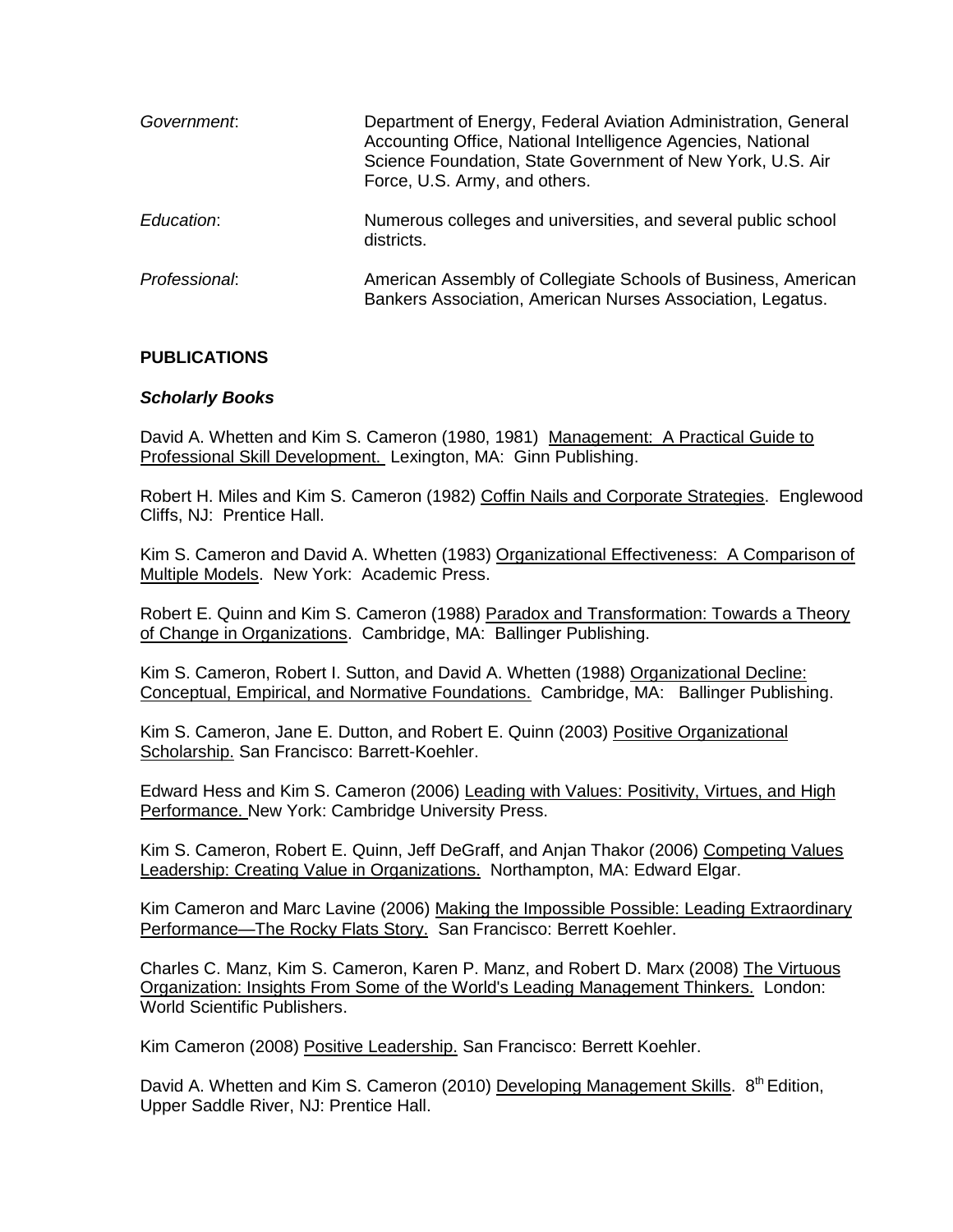Kim S. Cameron (2010) Organizational Effectiveness. Northampton, MA: Edward Elgar.

Kim S. Cameron and Robert E. Quinn (2011) Diagnosing and Changing Organizational Culture (3<sup>rd</sup> Edition). San Francisco: Jossey Bass.

Kim S. Cameron and Gretchen M. Spreitzer (2012) Oxford Handbook of Positive Organizational Scholarship. New York: Oxford University Press.

## *Scholarly Articles and Chapters*

Kim S. Cameron (1978) "Measuring organizational effectiveness in institutions of higher education." Administrative Science Quarterly, 23: 604-632.

Reprinted in Robert Birnbaum (Ed.) (1984) Organization and Governance in Higher Education. Lexington, MA: Ginn.

Reprinted in Marvin Peterson (Ed.) (1987) Organization and Governance in Higher Education. 3rd Edition. Lexington, MA: Ginn.

Kim S. Cameron (1980) "Critical questions in assessing organization effectiveness." Organizational Dynamics, 9: 66-80.

Reprinted in James L. Gibson, John M. Ivancevich, and James H. Donnelly (Eds.) (1985) Organizations Close-up: A Book of Readings. Plano, TX: Business Publications, Inc.

Kim S. Cameron (1981) "Domains of organizational effectiveness in colleges and universities." Academy of Management Journal, 24: 25-47.

Kim S. Cameron, and Robert E. Quinn (1981) "The impact of organizations on the family." Journal of Counseling and Values, 25: 119-129.

Kim S. Cameron (1981) "The enigma of organizational effectiveness." in Dan Baugher (Ed.), New Directions for Program Evaluation: Assessing Effectiveness, San Francisco, CA: Jossey-Bass, 1-13.

Kim S. Cameron and David A. Whetten (1981) "Perceptions of organizational effectiveness in organizational life cycles." Academy of Management Proceedings, 264-269.

Kim S. Cameron and David A. Whetten (1981) "Perceptions of organizational effectiveness across organizational life cycles. " Administrative Science Quarterly, 27: 524-544.

Kim S. Cameron (1981) "Construct space and subjectivity problems in organizational effectiveness." Public Productivity Review, 7: 105-121.

Kim S. Cameron (1982) "The relationship between faculty unionism and organizational effectiveness." Academy of Management Journal, 25: 5-25.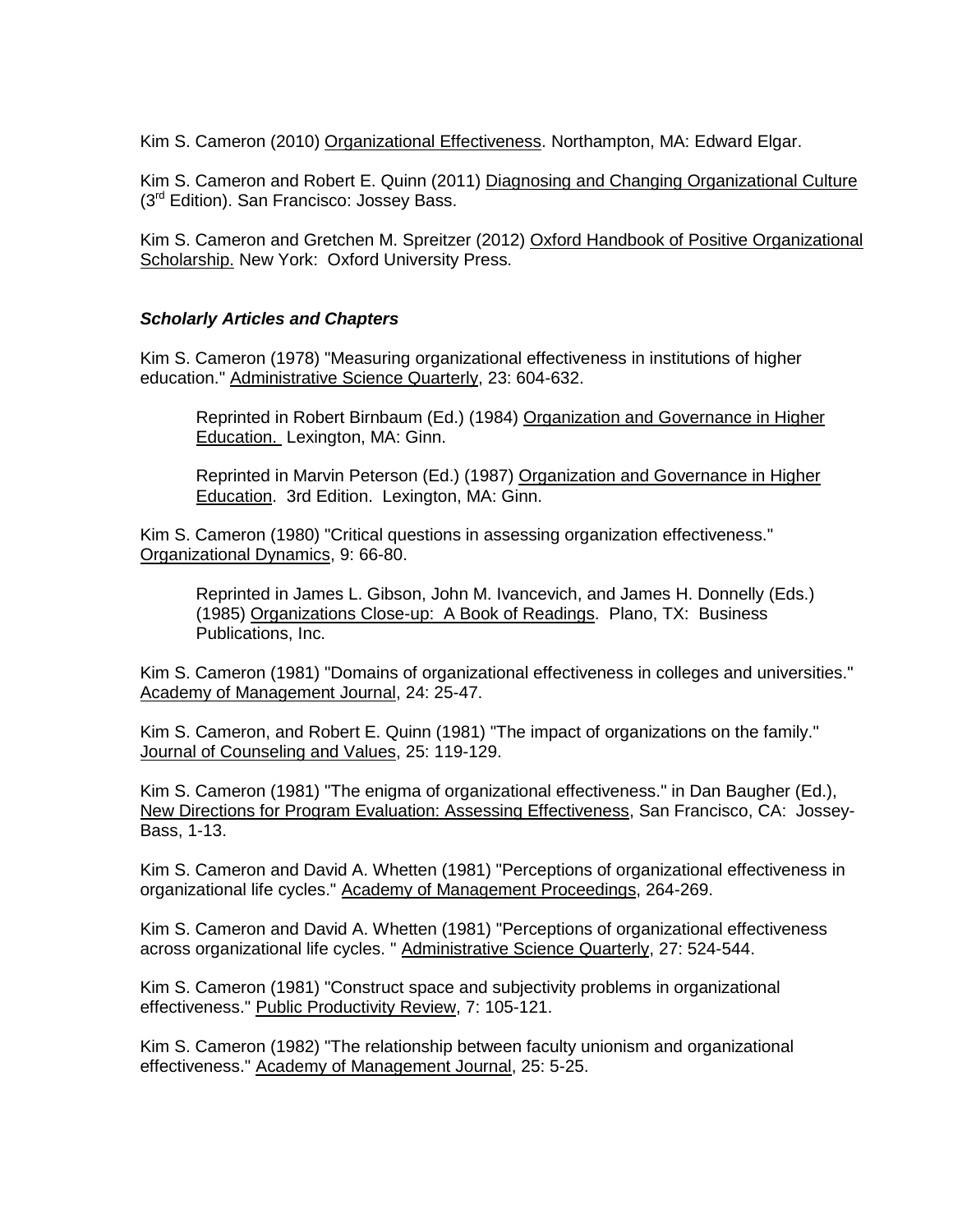Kim S. Cameron (1982) "Responses to fiscal stress: Contrasting higher education and the private sector." in Robert A. Wilson (Ed.), Responses to Fiscal Stress in Higher Education, Tucson, Arizona: University of Arizona, 47-64.

Robert E. Quinn and Kim S. Cameron (1983) "Organizational life cycles and shifting criteria of effectiveness: Some preliminary evidence" Management Science, 29: 33-51.

Reprinted in Robert T. Golembiewski, Rick Daly, and R. Wayne Boss (Ed.), (1985) Consultation Skills.

Kim S. Cameron (1983) "Strategic responses to conditions of decline: Higher education and the private sector." Journal of Higher Education, 54: 359-380.

Raymond F. Zammuto, David A. Whetten, and Kim S. Cameron (1983) "Environmental change, enrollment decline and institutional response: Speculations on retrenchment in colleges and universities." Peabody Journal of Education, 60: 93-107.

Kim S. Cameron and David A. Whetten (1983) "Organizational life cycle approaches: Overview and applications to higher education." Review of Higher Education, 6: 60-102.

Reprinted in James L. Bess (Ed.) (1984) College and University Organization: Insights from the Behavioral Sciences. New York: New York University Press.

Kim S. Cameron and Raymond F. Zammuto (1983) "Matching managerial strategies to conditions of decline." Human Resources Management, 22: 359-376.

Reprinted in Marvin Peterson (Ed.) (1987) Organization anal Governance in Higher Education. 3rd Edition. Lexington, MA: Ginn.

Kim S. Cameron (1983) "Assessing institutional ineffectiveness: A strategy for institutional improvement." in R. A. Scott (Ed.), New Directions in Institutional Research, San Francisco: Jossey Bass.

David A. Whetten and Kim S. Cameron (1983) "Management skills: A needed addition to the management curriculum." The Organizational Behavior Teaching Journal, 8: 9-15.

Kim S. Cameron and David A. Whetten (1983) "A model for teaching management skills." The Organizational Behavior Teaching Journal, 8: 21-27.

Kim S. Cameron (1983) "Organizational effectiveness in the U.S. tobacco industry." in Arthur G. Bedeian, Organizations: Theory and Analysis, 2nd Edition, Hinsdale, IL: Dryden Press.

Kim S. Cameron and David A. Whetten (1983) "Models of the organizational life cycles: Applications to higher education." Review of Higher Education, 6: 269-299.

Reprinted in James R. Bess (Ed.) (1984) College and University Organization. New York: New York University Press.

Kim S. Cameron (1984) "The effectiveness of ineffectiveness." Research in Organizational Behavior, 6: 235-285..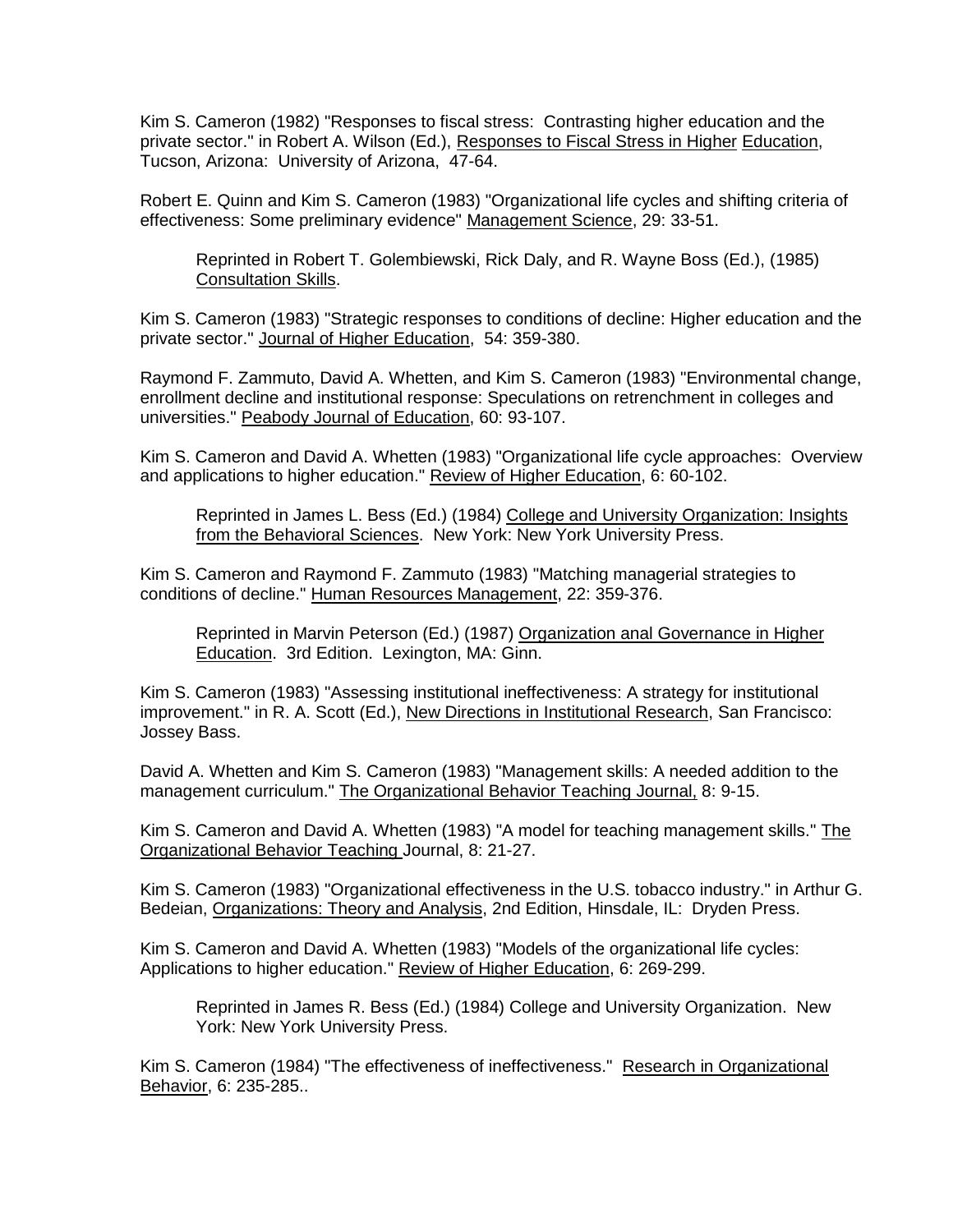Kim S. Cameron (1984) "Organizational adaptation and higher education." Journal of Higher Education, 55, 122-144.

Reprinted in Robert Birnbaum (Ed.) (1984) Organization and Governance in Higher Education. Lexington, MA: Ginn.

Reprinted in Marvin Peterson (Ed.) (1987) Organization anal Governance in Higher Education, 3rd Edition. Lexington, MA: Ginn.

Raymond F. Zammuto and Kim S. Cameron (1985) "Environmental decline and organizational response." Research in Organizational Behavior, 7: 223-262.

Kim S. Cameron (1985) "Investigating the causal association between unionism and organizational effectiveness." Academy of Management Proceedings, 250-254.

Kim S. Cameron (1985) "Investigating the causal association between unionism and organizational effectiveness." Research in Higher Education, 23: 387-411.

Kim S. Cameron (1985) "The paradox in institutional renewal." New Directions in Higher Education, R. M. Davis (Ed.), Jossey-Bass, 39-48.

David A. Whetten and Kim S. Cameron (1985) "Administrative effectiveness in higher education." Review of Higher Education, 9: 101-118.

Kim S. Cameron and Diana Bilimoria (1985) "Assessing effectiveness in higher education." Review of Higher Education, 9: 35-49.

Kim S. Cameron and David O. Ulrich (1986), "Transformational leadership in colleges and universities" In John Smart (Ed.), Higher Education: Handbook of Theory and Research, Vol. 2. New York: Agathon, 1-42.

Kim S. Cameron (1986) "A study of organizational effectiveness and its predictors." Management Science, 32: 87-112.

Kim S. Cameron (1986) "Effectiveness as paradox: Conflict and consensus in conceptions of organizational effectiveness." Management Science, 32: 539-553.

Kim S. Cameron, David A. Whetten, and Myung U. Kim (1987) "Organizational dysfunctions of decline." Academy of Management Journal, 30: 126-138.

Kim S. Cameron and Chet Borucki (1987) "A behavioral approach to assessing effectiveness at the business unit level." In Kenneth Ferris (Ed.) Management Planning anal Control: The Behavioral Foundations. Dallas: Publishing Horizons.

Kim S. Cameron, Myung U. Kim, and David A. Whetten (1987) "Organizational effects of decline and turbulence." Administrative Science Quarterly, 32: 222-240.

Kim S. Cameron, David A. Whetten, Myung U. Kim, and Ellen E. Chaffee (1987) "The aftermath of decline." Review of Higher Education, 10: 215-234.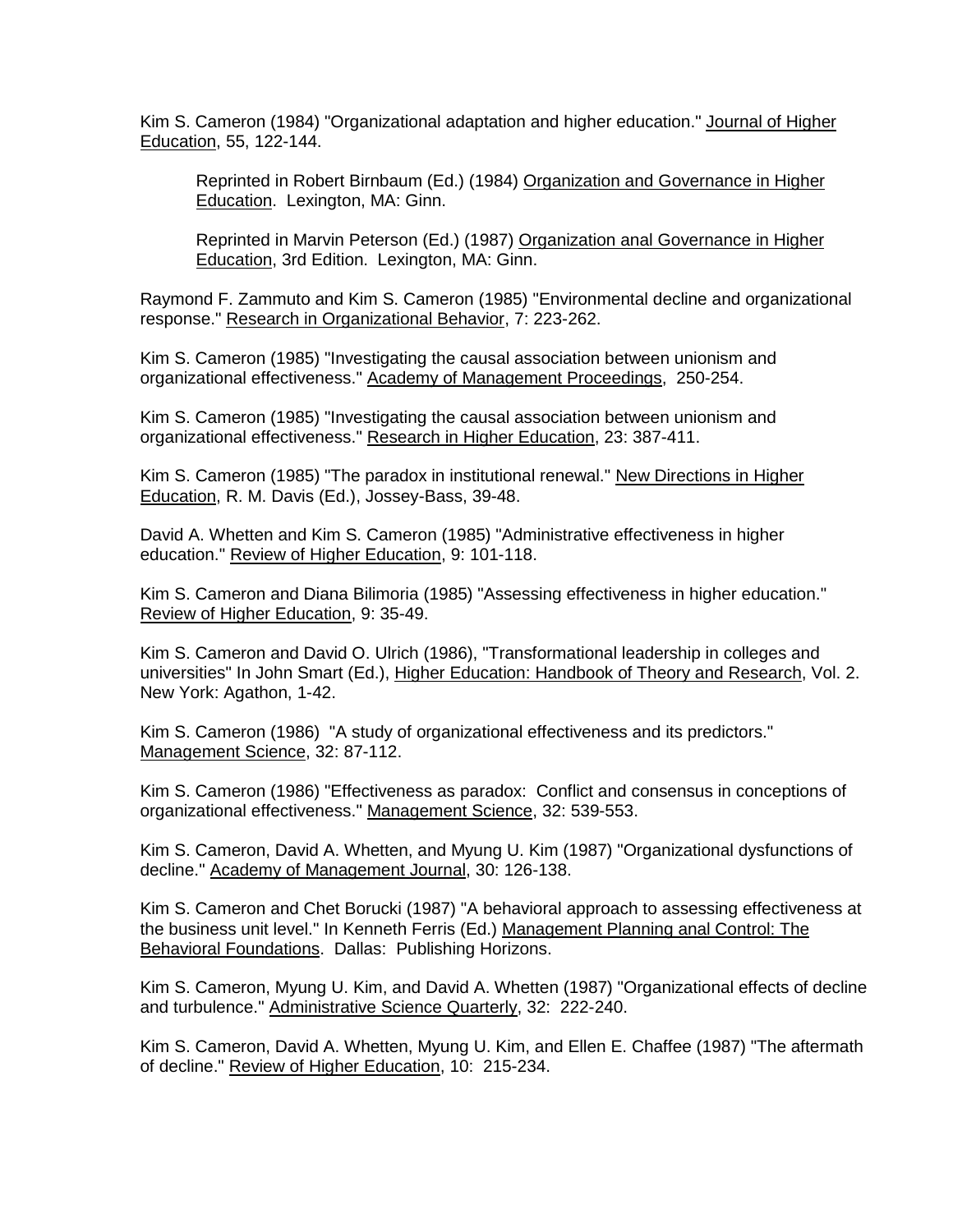Kim S. Cameron (1987) "Improving academic quality and effectiveness." In Marvin Peterson and Lisa Mets (Eds.) Key Resources on Higher Education Governance, Management, and Leadership. San Francisco: Jossey-Bass.

Kim S. Cameron and Deborah Ettington (1988) "The conceptual foundations of organizational culture." In John Smart (Ed.) Higher Education: Handbook of Theory and Research. New York: Agathon.

Denise Young, Robert Blackburn, Clifton Conrad, and Kim Cameron (1989) "Relationships to leadership and student effort to university program quality." Review of Higher Education, 12: 265-279.

David Ulrich, Robert Quinn, and Kim Cameron (1989) "Designing effective organizational systems." James L. Perry (Ed.) Handbook of Public Administration. San Francisco: Jossey‑ Bass, 148-161.

Kim S. Cameron, Myung U. Kim, and Sarah J. Freeman (1989) "Contradictions between Brazilian and U.S. organizations: Implications for organizational theory." In Chimezie A. B. Osigweh (Ed.) Organizational Science Abroad. New York: Plenum, 203-227.

Kim S. Cameron (1990) "The critical role of management skills in America's future." In Ross E. Robson (Ed.) The Quality and Productivity Equation. Cambridge, MA: Productivity Press, 189- 205.

Kim S. Cameron and Sarah J. Freeman (1991) "Cultural congruence, strength, and type: Relationships to effectiveness." Research in Organizational Development, 5: 23-58.

Kim S. Cameron, Sarah J. Freeman, and Aneil K. Mishra (1991) "Best practices in white-collar downsizing: Managing contradictions." Academy of Management Executive, 5: 57-73.

Kim S. Cameron and Mary Tschirhart (1991) "Post-industrial environments and organizational effectiveness in colleges and universities." Journal of Higher Education, 63: 87-108.

Kim S. Cameron (1991) "Downsizing can be hazardous to your future." H.R. Magazine, May.

Kim S. Cameron (1992) "Why GM won't survive the decade." Detroit Free Press. March 1: F1-F2.

Sarah J. Freeman and Kim S. Cameron (1993) "Organizational downsizing: A convergence and reorientation framework." Organizational Science, 4: 10-29.

Kim S. Cameron (1993) "Organizational downsizing." In George Huber and William Glick (Eds.) Organizational Change and Redesign. New York: Oxford University Press, 19-65.

David A. Whetten and Kim S. Cameron (1994) "Organizational-level productivity initiatives: The case of downsizing." In Douglas Harris, Paul Goodman, and Scott Sink (Eds.) The Productivity Paradox: An Explanation Of Multiplier Levels, Washington, D.C.: National Research Council.

David A. Whetten and Kim S. Cameron (1994) "Organizational effectiveness: Old models and new constructs." In Gerald Greenberg (Ed.) Organizational Behavior: The State of the Science. New York: Lawrence Erlbaum Associates.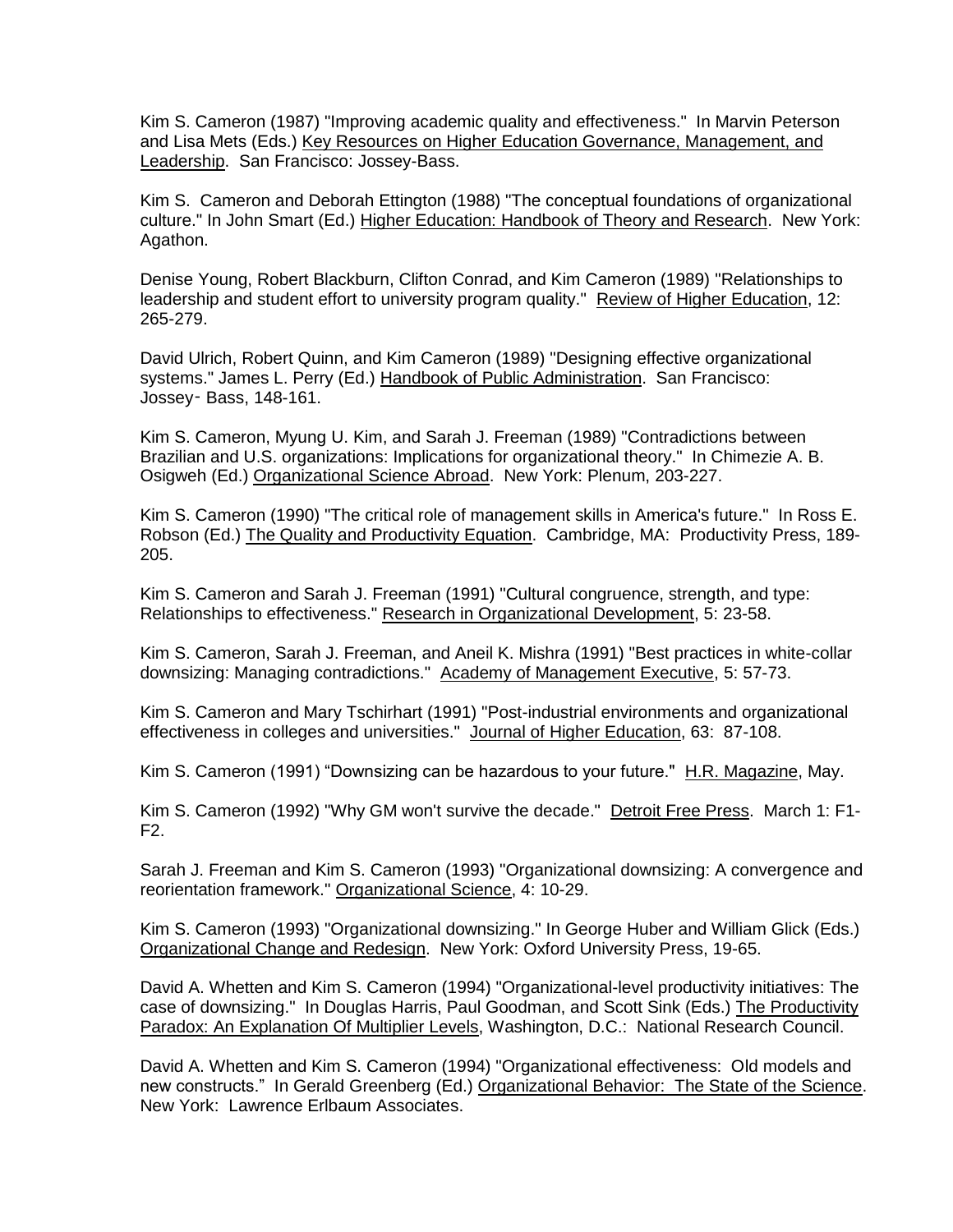Kim S. Cameron (1994) "Investigating organizational downsizing: Fundamental issues." Human Resource Management Journal, 33: 183-188.

Kim S. Cameron (1994) "Strategies for successful organizational downsizing." Human Resource Management Journal, 33: 89-112.

Kim S. Cameron (1995) "Downsizing, quality, and performance." In Robert E. Cole (Ed.) The Fall and Rise of Total Quality Management, (pp. 93-114) New York: Oxford University Press.

Kim S. Cameron (1995) "Benchmarking." In Nigel Nicholson (Ed.) The Dictionary of Organizational Behavior. Oxford, UK: Blackwell.

Kim S. Cameron (1995) "Congruence." In Nigel Nicholson (Ed.) The Dictionary of Organizational Behavior. Oxford, UK: Blackwell.

Kim S. Cameron (1995) "Organizational effectiveness." In Nigel Nicholson (Ed.) The Dictionary of Organizational Behavior. Oxford, UK: Blackwell.

Kim S. Cameron (1995) "Organizational restructuring." In Nigel Nicholson (Ed.) The Dictionary of Organizational Behavior. Oxford, UK: Blackwell.

Kim S. Cameron (1995) "Organizational downsizing." In Nigel Nicholson (Ed.) The Dictionary of Organizational Behavior. Oxford, UK: Blackwell.

Kim S. Cameron and David A. Whetten (1996) "Organizational effectiveness and quality: The second generation." Higher Education Handbook of Theory and Research, 11: 265-306.

Kim S. Cameron (1996) "Downsizing and renewal." In Malcolm Warner (Ed.) The International Encyclopedia of Business and Management, London, UK: Routledge.

Kim S. Cameron (1997) "Techniques for making organizations effective." In Daniel Druckman, Jerome Singer, and Harold Van Cott (eds.) Enhancing Organizational Performance. (pp. 39-64) Washington D.C. National Academy Press.

Janice M. Beyer and Kim S. Cameron (1997) "Organizational culture." In Daniel Druckman, Jerome Singer, and Harold Van Cott (eds.) Enhancing Organizational Performance. (pp. 65-96) Washington D.C. National Academy Press.

Kim S. Cameron and John C. Smart (1997) "Maintaining effectiveness amid downsizing and decline." Academy of Management Proceedings, 57: 375-379.

Kanak Gautam, David Whetten, and Kim Cameron (1997) "Theoretical implications of measurement inconsistencies in the context of organizational decline. Research in Higher Education, 20: 181-198.

Kim S. Cameron (1997) "Downsizing and the new work covenant." Exchange, Spring: 7-9.

Kim S. Cameron (1998) "Downsizing." In Michael Poole and Malcolm Warner (eds.) The International Handbook of Human Resource Management. London: Thompson. pp. 55-61.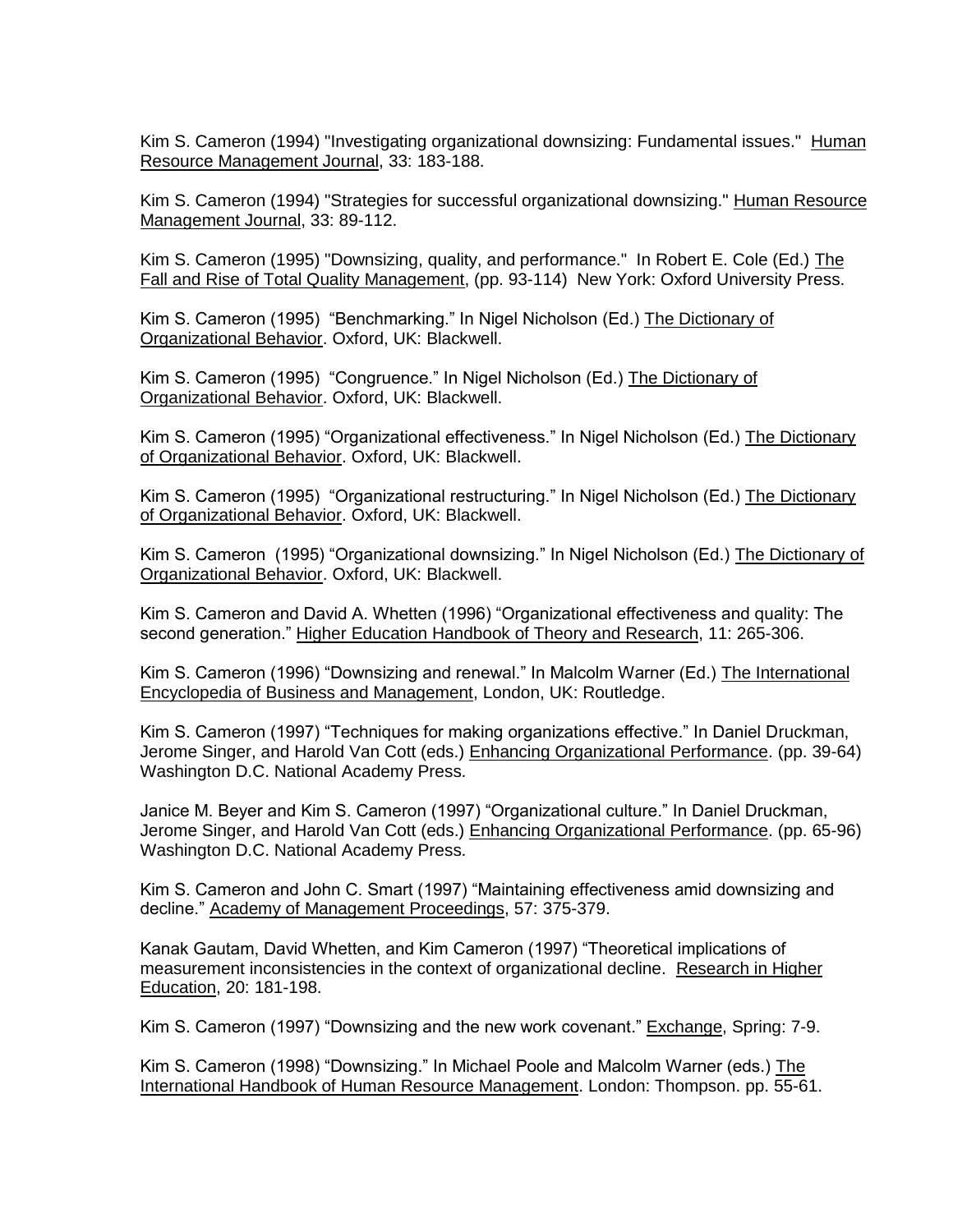Kim S. Cameron (1998) "Strategic organizational downsizing: An extreme case." Research in Organizational Behavior, 20: 185-229.

Kim S. Cameron and John C. Smart (1998) "Maintaining effectiveness amid downsizing and decline in institutions of higher education." Research in Higher Education, 21: 65-86.

Bradley A. Winn and Kim S. Cameron (1998) "Organizational quality: An examination of the Malcolm Baldrige National Quality Framework." Research in Higher Education, 21: 491-512.

Kim S. Cameron and Wesley Sine (1999) "A framework for organizational quality culture." Quality Management Journal, 6: 7-25.

Kim S. Cameron and Carole K. Barnett (2000) "Organizational quality as a cultural variable: An empirical investigation of quality culture, processes, and outcomes." In Robert E. Cole and Richard Scott (eds.) The Quality Movement in America: Lessons for Theory and Research. Berkeley: University of California Press. pp. 271-294.

Kim S. Cameron and Michael Thompson (2000) "The problems and promises of total quality management: Implications for organizational performance." In Robert E. Quinn, Regina O'Neill, and Lynda St. Clair (Eds.) Pressing Problems in Modern Organizations, (pp. 215-242) New York: AMACOM.

Andrew Pettigrew, Richard W. Woodman, and Kim S. Cameron (2001) "Studying organizational change and development: Challenges for future research." Academy of Management Journal, 44: 697-713.

Kim S. Cameron and Arran Caza (2002) "Organizational and leadership virtues and the role of forgiveness." Journal of Leadership and Organizational Studies, 9: 33-48.

Kim S. Cameron (2003) "Ethics, virtuousness, and constant change." In Noel M. Tichy and Andrew R. McGill (Eds.) The Ethical Challenge. (pp. 185-193). San Francisco: Jossey-Bass.

Kim S. Cameron (2003) "Organizational transformation through architecture and design." Journal of Management Inquiry, 12: 88-93.

Kim S. Cameron, R. Duane Ireland, Robert N. Lussier, J. Randolph New, and Stephen P. Robbins (2003) "Management textbooks as propaganda." Journal of Management Education, 27:27:711-729.

Kim S. Cameron, R. Duane Ireland, Robert N. Lussier, J. Randolph New, and Stephen P. Robbins (2003) "Replies to Commentaries on management textbooks as propaganda." Journal of Management Education, 27:27:739-743.

Kim S. Cameron, Jane E. Dutton, and Robert E. Quinn (2003) "Foundations of positive organizational scholarship." In Kim S. Cameron, Jane E. Dutton, and Robert E. Quinn (Eds.) Positive Organizational Scholarship: Foundations of a New Discipline. (pp. 3-13) San Francisco: Berrett-Koehler.

Kim S. Cameron (2003) "Organizational virtuousness and performance." In Kim S. Cameron, Jane E. Dutton, and Robert E. Quinn (Eds.) Positive Organizational Scholarship: Foundations of a New Discipline. (pp. 48-65) San Francisco: Berrett-Koehler.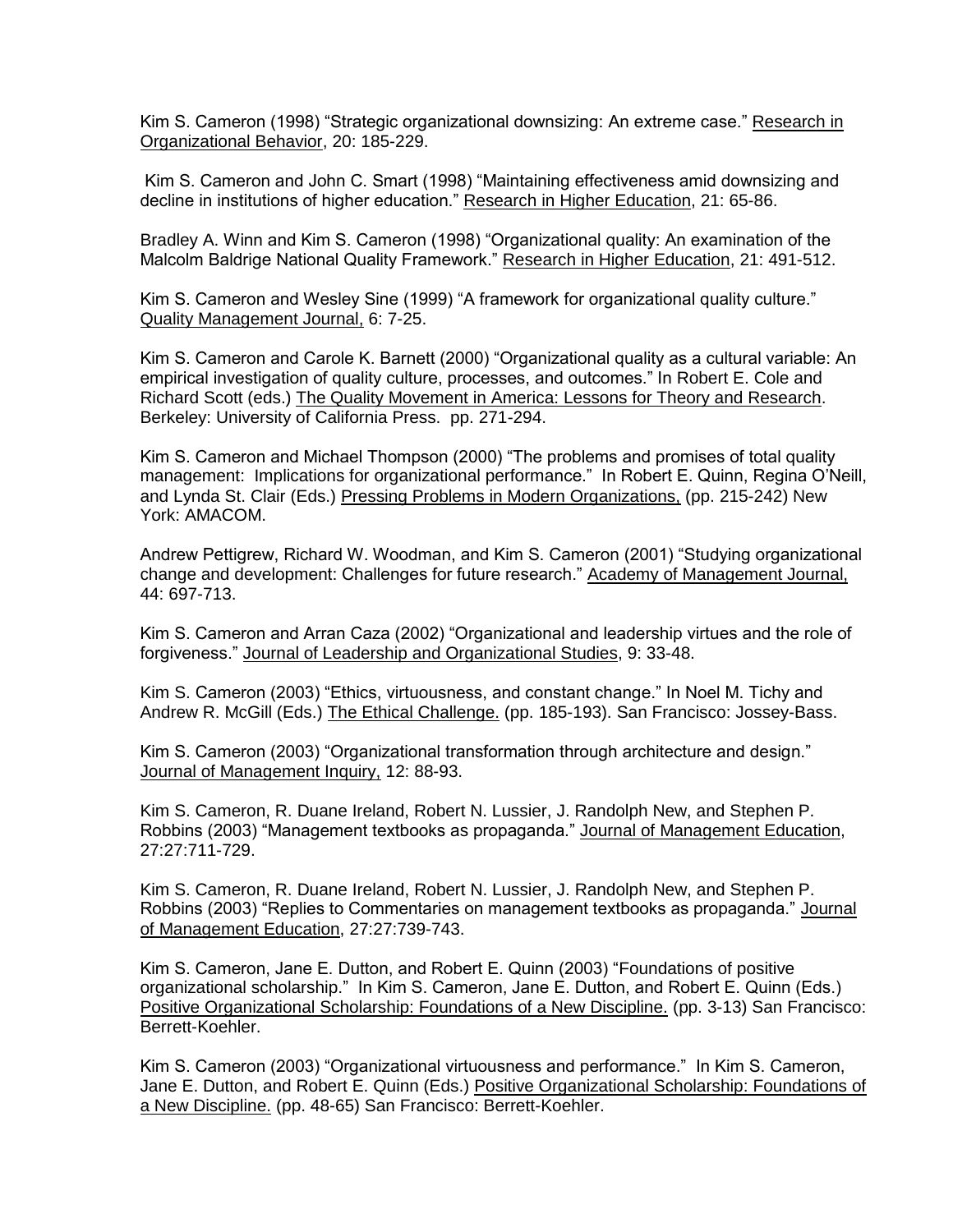Kim S. Cameron, Jane E. Dutton, Robert E. Quinn, and Amy Wrzesniewski (2003) "Positive organizing and the future of organizational scholarship." In Kim S. Cameron, Jane E. Dutton, and Robert E. Quinn (Eds.) Positive Organizational Scholarship: Foundations of a New Discipline. (pp. 361-370) San Francisco: Berrett-Koehler.

Susan Bernstein, Kim S. Cameron, Jane E. Dutton, and Robert E. Quinn (2003) "Positive organizational scholarship: Meet the movement." Journal of Management Inquiry.12: 266-271.

Kim S. Cameron and Arran Caza (2004) "Contributions to the discipline of positive organizational scholarship." American Behavioral Scientist, 47:731-739.

Kim S. Cameron, David Bright, and Arran Caza (2004) "Exploring the relationships between organizational virtuousness and performance." American Behavioral Scientist, 47: 766-790.

Arran Caza, Brianna A. Barker, Kim S. Cameron (2004) "Ethics and ethos: The buffering and amplifying effects of ethical behavior and virtuousness." Journal of Business Ethics, 52: 169- 178.

Kim S. Cameron (2005) "Congruence." In Nigel Nicholson, Pino G. Audia, and Madan M. Pillutla (Eds.) The Blackwell Encyclopedia of Management. Oxford, UK: Blackwell Publishing.

Kim S. Cameron (2005) "Organizational effectiveness ." In Nigel Nicholson, Pino G. Audia, and Madan M. Pillutla (Eds.) The Blackwell Encyclopedia of Management. Oxford, UK: Blackwell Publishing.

Kim S. Cameron (2005) "Organizational downsizing." In Nigel Nicholson, Pino G. Audia, and Madan M. Pillutla (Eds.) The Blackwell Encyclopedia of Management. Oxford, UK: Blackwell Publishing.

Kim S. Cameron (2005) "Organizational effectiveness: Its demise and re-emergence through Positive Organizational Scholarship." Ken G. Smith and Michael A. Hitt (Eds.) Great Minds in Management: The Process of Theory Development. (pages 304-330), New York: Oxford University Press.

Kim S. Cameron and Arran Caza (2005) "Developing strategies for responsible leadership," In Jonathan P. Doh and Stephen Stumph (Eds.) Handbook on Responsible Leadership and Governance in Global Business. (pages 87-111) New York: Oxford University Press.

Jody Hoffer Gittell, Kim S. Cameron, Sandy Lim, and Victor Rivas (2006) "Relationships, layoffs, and organizational resilience." Journal of Applied Behavioral Science, 42: 300-328.

Runner-Up, Douglas McGregor Memorial Award

Kim S. Cameron (2006) "Good or not bad: Standards and ethics in managing change." Academy of Management Learning and Education Journal, 4: 317-323.

Reprinted in Joan V. Gallos (2007) Business Leadership: A Jossey-Bass Reader (Second Edition). San Francisco: Jossey-Bass.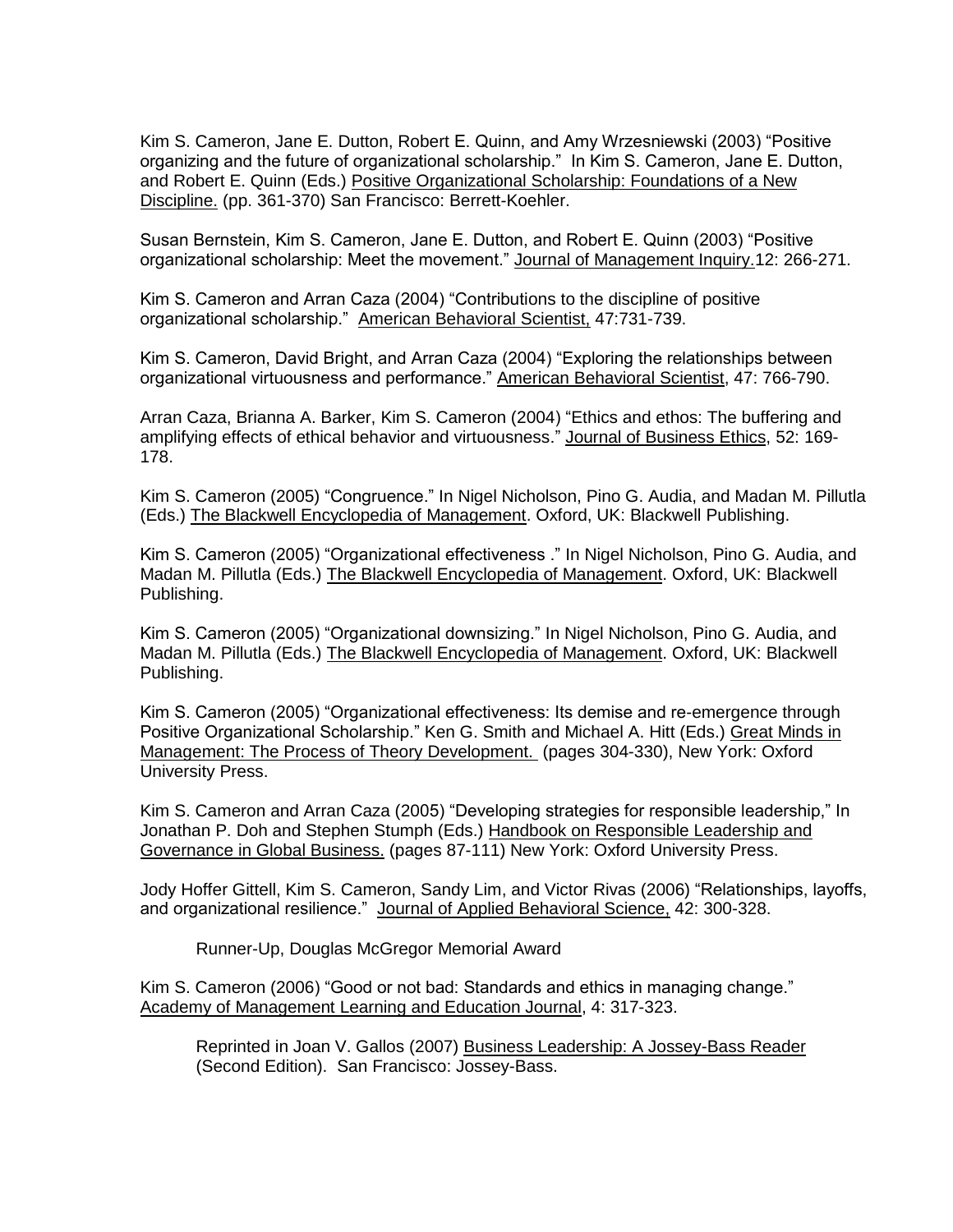David S. Bright, Kim S. Cameron, and Arran Caza (2006) "The amplifying and buffering effects of virtuousness in downsized organizations." Journal of Business Ethics, 64: 249-269.

Edward H. Powley and Kim S. Cameron (2006) "Organizational healing: Lived virtuousness amidst organizational crisis." Journal of Management, Spirituality, and Religion, 3: 13-33.

Kim S. Cameron (2006) "Leadership values that enable extraordinary success." In Edward Hess and Kim Cameron (Eds.) Leading with Values: Values, Virtues, and High Performance. (pp. 132-150) New York: Cambridge University Press.

Charles Manz, Kim S. Cameron, Karen Manz, and Robert Marx (2006) "Values and virtues in organizations." Journal of Management, Spirituality, and Religion, 3: 1-12.

Kim S. Cameron (2006) "Forgiveness in organizations." In Cary L. Cooper and Debra L. Nelson (Eds.) Positive Organizational Behavior: Accentuating the Positive. (pp. 129-142) London: Sage.

Kim S. Cameron (2006) "Leading change: Try virtuousness." Leadership Excellence, 23: 8-9.

Kim S. Cameron, (2007) "Positive organizational scholarship." In Clegg, Stuart and Bailey, James (Eds.) International Encyclopedia of Organizational Studies. Beverly Hills: Sage.

Kim S. Cameron (2007) "Developing a teachable point of view." Journal of Management Education 31: 392-404.

Richard Wolfe, Kathy Babiak, Kim S. Cameron, Robert E. Quinn, Dennis L. Smart, James R. Terborg, and Patrick M. Wright (2007) "*Moneyball*: A business perspective." International Journal of Sport Finance, 4: 249-262.

Kim S. Cameron (2008) "A process for changing organizational culture." In Thomas G. Cummings (Ed.) Handbook of Organizational Development, (pages 429-445) Thousand Oaks, CA: Sage.

Jody Hoffer Gittell, Kim S. Cameron, Sandy Lim, Victor Rivas (2008) "Airline industry responses to September 11<sup>th</sup>." In Ronald Burke and Cary Cooper (Eds.) International Terrorism and Threats to Security: Managerial and Organizational Challenges, Northampton, MA: Edward Elgar Press.

Arran Caza and Kim S. Cameron (2008) "Positive organizational scholarship: What does it achieve?" In Cary L. Cooper and Stewart Clegg (Eds.) Handbook of Macro-Organizational Behavior. (pages 99-116) New York: Sage.

Kim S. Cameron (2008) "Paradox in positive organizational change." Journal of Applied Behavioral Science, 44: 7-24.

Kim S. Cameron (2008) "Positively deviant organizational performance and the role of leadership values." Journal of Values Based Leadership, 1: 67-83.

Kim S. Cameron (2008) "Leading change: Relying on fixed points." Leadership Excellence, 25: 12.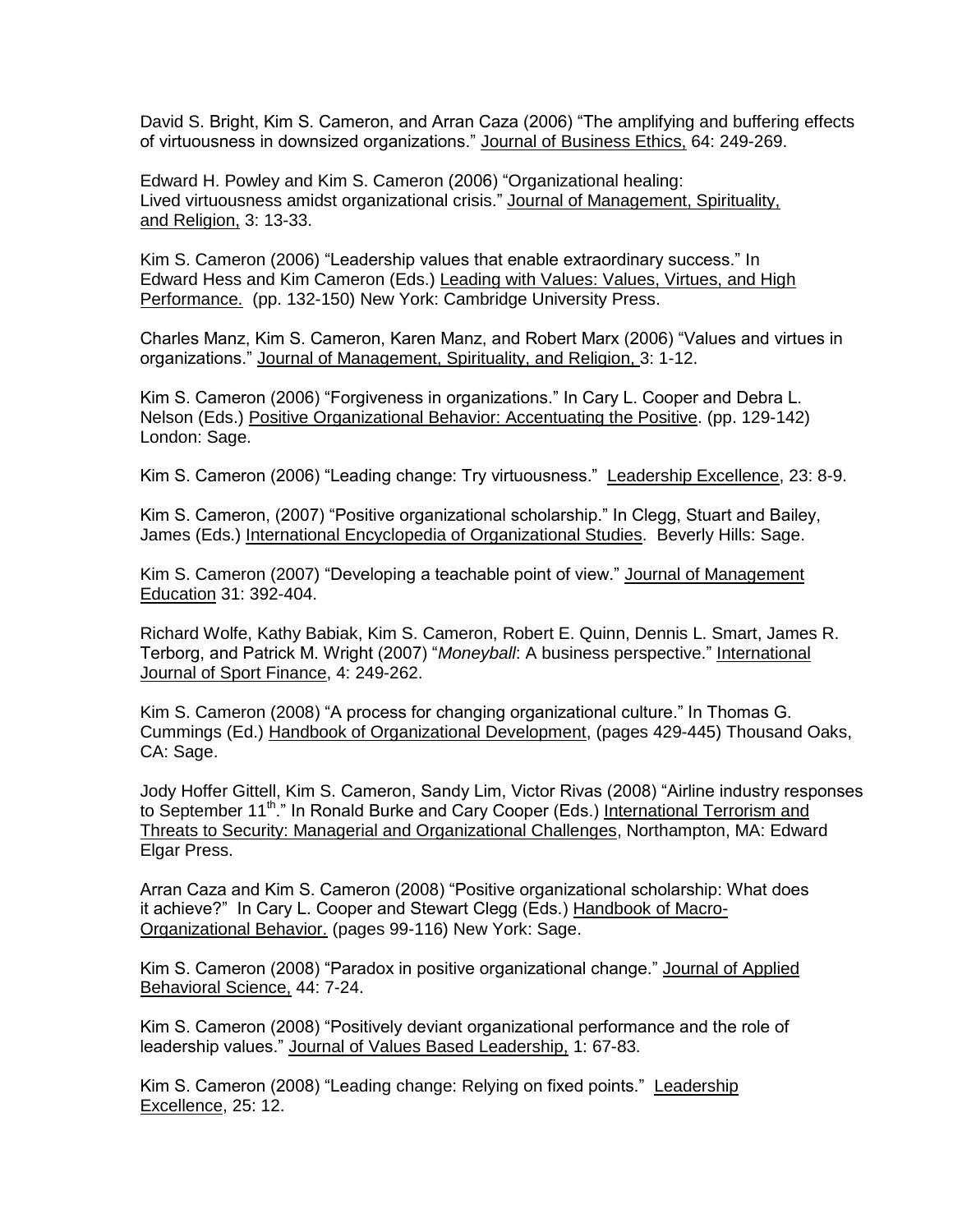David S. Bright and Kim S. Cameron (2009) "Positive organizational change: What the field of Positive Organizational Scholarship offers to OD practitioners." In William J. Rothwell, Roland L. Sullivan, Jacqueline M. Stavros, and Arielle Sullivan (Eds.) Practicing Organizational Development. San Francisco: Jossey Bass.

David Vanette and Kim S. Cameron (2009) Implementing Positive Organizational Scholarship at Prudential. Ross School of Business, William Davidson Institute.

Kim S. Cameron (2010) "Five keys to flourishing in trying times." Leader to Leader. Winter: 45-51.

Lynn Perry Wooten and Kim S. Cameron (2010) "Enablers of positive strategy: Positive deviant leadership." In P. Alex Linley, Susan Harrington and Nicola Garcea (Eds.) Oxford Handbook of Positive Psychology and Work, (pp. 53-65). Oxford: Oxford University Press.

Kim S. Cameron (2010) "Enablers of positively deviant leadership." Leadership Excellence, March.

Kim S. Cameron (2010), "Leading extraordinarily positive performance", in Clegg, S. (Ed.), Managing Organizations: Fundamentals and Latest Thinking. The Marketing & Management Collection, Henry Stewart Talks Ltd, London (online at [http://hstalks.com/?t=MM1102595-Cameron\)](https://exchange.umich.edu/owa/redir.aspx?C=b7278cf70f784c7cad8547a00e712617&URL=http%3a%2f%2fhstalks.com%2f%3ft%3dMM1102595-Cameron)

Kim S. Cameron (2011) "The effects of virtuous leadership on organizational performance." In S.I. Donaldson, M. Csikszentmihalyi , & J. Nakamura (Eds.), Applied Positive Psychology: Improving Everyday Life, Schools, Work, Health, And Society. (pages 171-183) New York: Routledge.

Kim Cameron, Carlos Mora, Trevor Leutscher, and Margaret Calarco (2011) "Effects of positive practices on organizational effectiveness." Journal of Applied Behavioral Science, 47: 266-308.

Runner-Up, Douglas McGregor Award

Kim S. Cameron (2011) "Responsible leadership as virtuous leadership." Journal of Business Ethics. 98: 25-35.

Arran Caza and Kim S. Cameron (2012) "An introduction to happiness in organizations." In Amanda Conley, Susan David, and Ilona Boniwell (Eds.) Oxford Handbook of Happiness. New York: Oxford University Press.

Kim S. Cameron and Arran Caza (2012) "Virtuousness as a source of happiness in organizations." In Amanda Conley, Susan David, and Ilona Boniwell (Eds.) Oxford Handbook of Happiness. New York: Oxford University Press.

Kim S. Cameron and Gretchen M. Spreitzer (2012) "What is positive about positive organizational scholarship?" In Kim Cameron and Gretchen Spreitzer (Eds.) Oxford Handbook of Positive Organizational Scholarship. New York: Oxford University Press.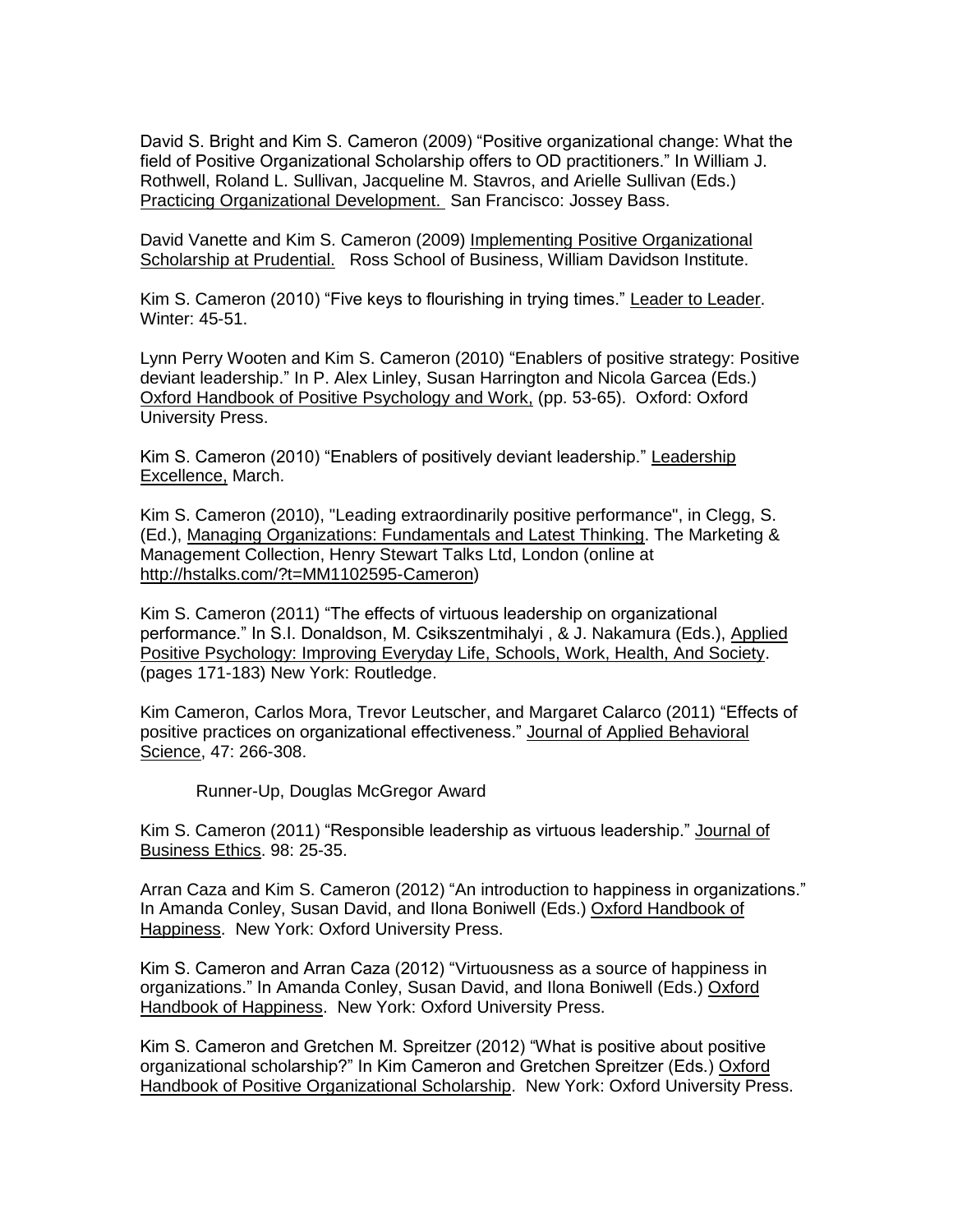Gretchen M. Spreitzer and Kim S. Cameron (2012) "A path forward: Assessing progress and exploring core questions for the future of positive organizational scholarship." In Kim Cameron and Gretchen Spreitzer (Eds.) Oxford Handbook of Positive Organizational Scholarship. New York: Oxford University Press.

Kim S. Cameron and Bradley Winn (2012) "Virtuousness in organizations." In Kim Cameron and Gretchen Spreitzer (Eds.) Oxford Handbook of Positive Organizational Scholarship. New York: Oxford University Press.

Kim S. Cameron (2012) "The competing values framework." In Eric Kessler (Ed.) Encyclopedia of Management Theory. London: Sage.

Kim S. Cameron (2012) "Organizational effectiveness." In Eric Kessler (Ed.) Encyclopedia of Management Theory. London: Sage.

Gretchen M. Spreitzer and Kim S. Cameron (2012) "Applying a POS lens to bringing out the best in organizations." Organizational Dynamics, (in press).

Kim S. Cameron and Emily Plews (2012) "Positive leadership in action: Applications of POS by Jim Mallozzi." Organizational Dynamics, (in press).

Marc Lavine and Kim S. Cameron (2012) "From weapons to wildlife: Positive organizing in practice." Organizational Dynamics, (in press).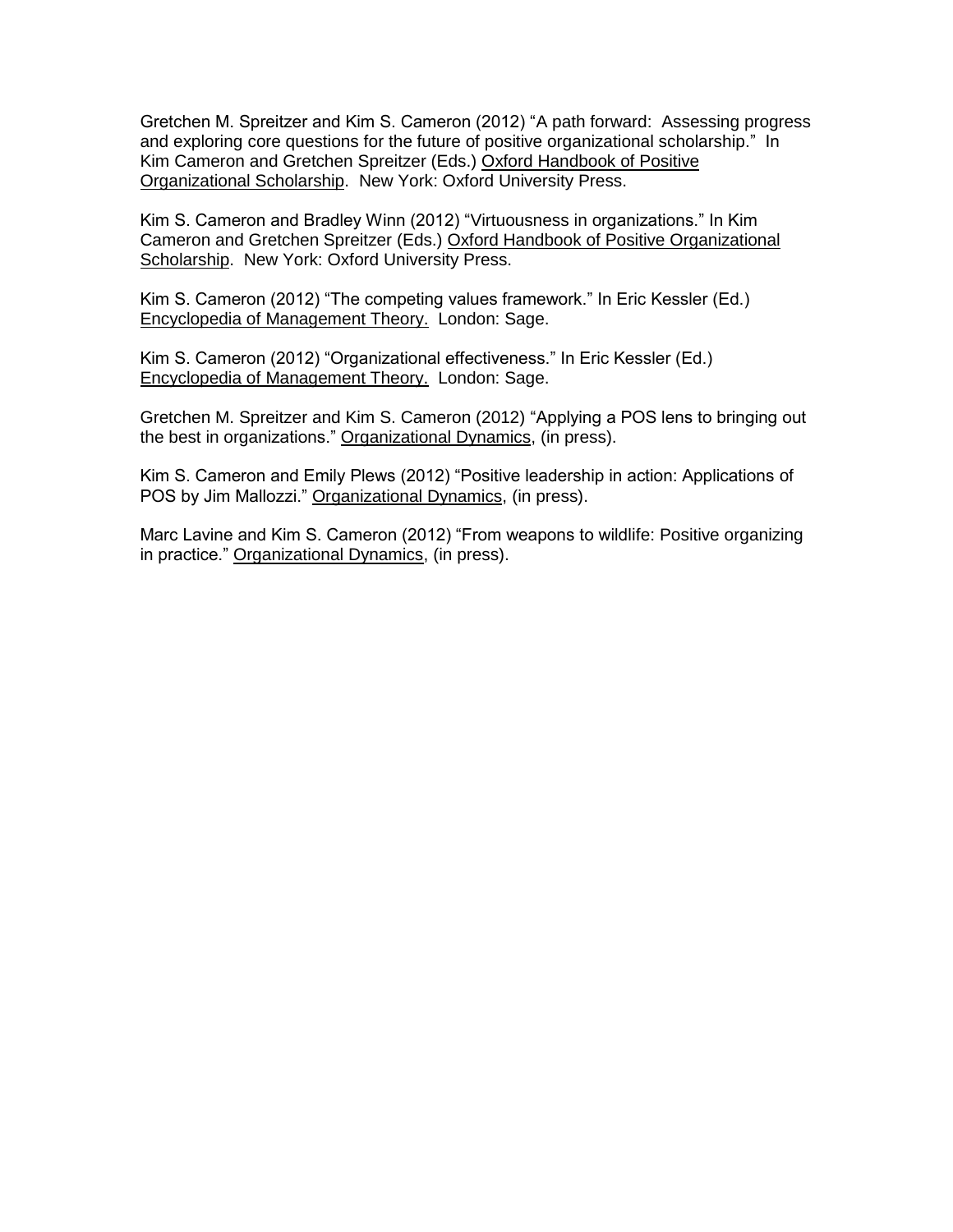#### *Book Reviews*

Kim S. Cameron (1976) "A review," Chester Newland's MBO and Productivity Bargaining in the Public Sector. Public Productivity Review, 1, 48-51.

Kim S. Cameron (1981) "Organizational theory and assessment: A review of Andrew H. Van de Ven and Diane L. Ferry's Measuring and Assessing Organizations, New York: Wiley-Interscience." Contemporary Psychology, May, 199-201.

### *Other Written Work*

Kim S. Cameron (1978) Organizational Effectiveness: Its Measurement and Prediction in Institutions of Higher Education, Yale University: Unpublished Doctoral Dissertation, 1978.

Richard U. Miller and Kim S. Cameron (1981) An Evaluation of the American Nurses' Association, University of Wisconsin: Industrial Relations Research Institute.

Kim S. Cameron and Raymond F. Zammuto, (1981) Investigating Colleges and Universities as Organizations, National Center for Higher Education Management Systems.

Marvin W. Peterson, Kim S. Cameron, Lisa Mets, and Phillip Jones (1987) "The organizational context for teaching and learning." National Center for the Improvement of Teaching and Learning. University of Michigan.

Marvin Peterson, Kim S. Cameron, Melinda Spencer, and Theodore White (1991) Assessing the Organizational and Administrative Context for Teaching and Learning. Ann Arbor: NCRIPTAL.

Kim S. Cameron (1992) "Authority" in Daniel H. Ludlow (ed.) The Encyclopedia of Mormonism. New York: Macmillan.

Kim S. Cameron (1992) "Stake president" in Daniel H. Ludlow (ed.) The Encyclopedia of Mormonism. New York: Macmillan.

Kim S. Cameron (1993) Final Report on the Use of the IBM Personal System/2 Technology to Enhance Human Resource Management Productivity and Education in the School of Business Administration at the University of Michigan. Global Business Partnership, University of Michigan.

Kim S. Cameron (1993) The Downsizing of an Army Organization: An Investigation of Downsizing Strategies, Processes and Outcomes. Final Report. U.S. Army Research Institute.

Kim S. Cameron and Marvin W. Peterson (1994) Total Quality Management in Higher Education: From Assessment to Improvement. Center for the Student of higher and Postsecondary Education, University of Michigan.

Kim S. Cameron, Marvin W. Peterson, and associates (1995) The Culture and Climate of Quality. University of Michigan.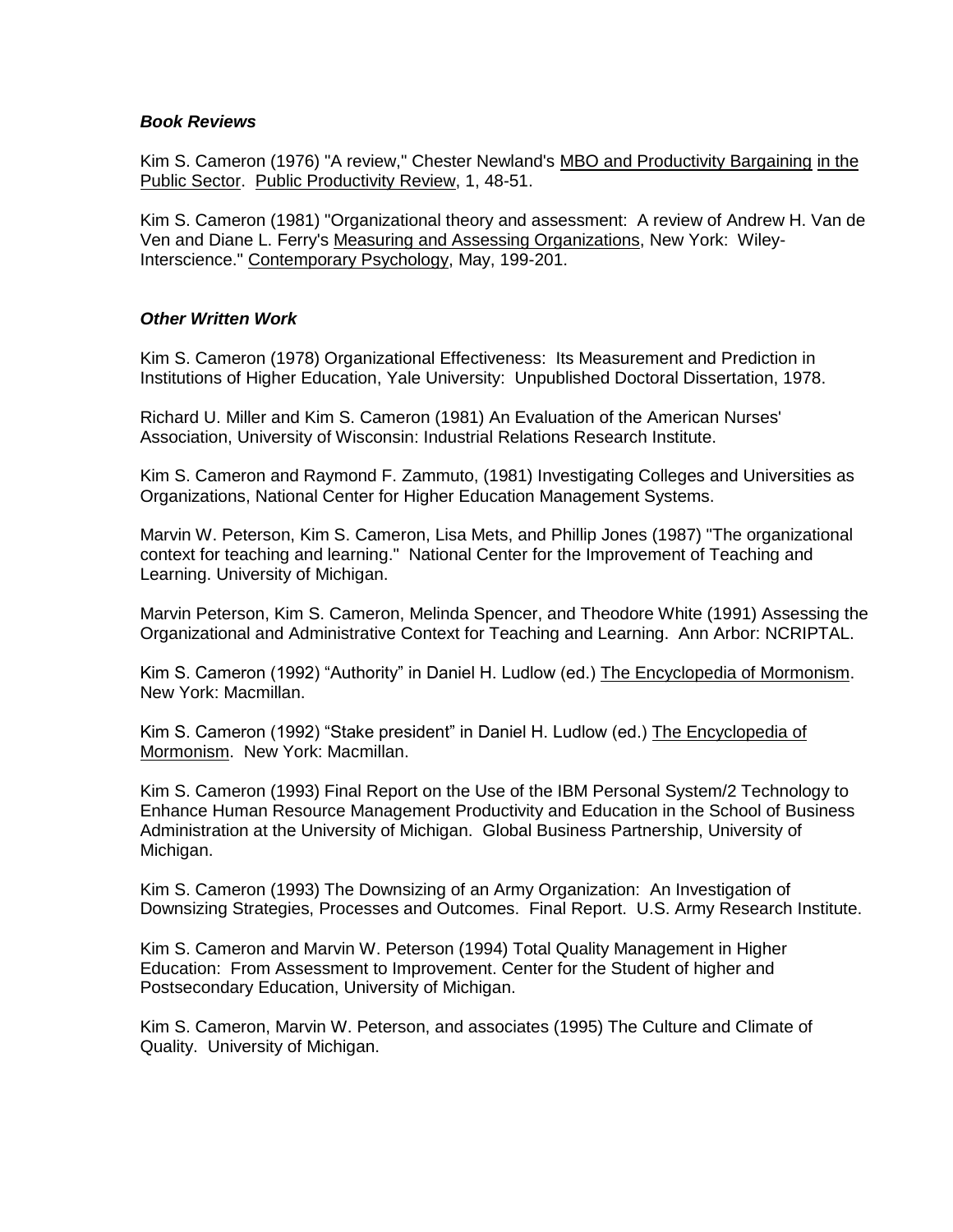Kim S. Cameron, David Vannette, and Edward Powley (2008) Implementing Positive Organizational Scholarship at Prudential. Case Study, Center for Positive Organizational Scholarship. Ross School of Business. University of Michigan.

#### *Refereed Papers Selected for Presentation*

Kim S. Cameron (1979) "Measuring organizational effectiveness in organized anarchies." Presented at the 39th Annual Meetings of the Academy of Management, Atlanta.

Kim S. Cameron (1979) "Life cycle perspectives for organizational effectiveness: Implications from organizational stimulation." Presented at the 39th Annual Meetings of the Academy of Management, Atlanta.

Kim S. Cameron (1979) "Issues in the approach to the creative component of research." Presented at the 39th Annual Meetings of the Academy of Management, Atlanta.

Kim S. Cameron (1979) "The assessment of effectiveness in organized anarchies." Presented at the Annual Convention of the American Society for Public Administration, Baltimore.

Kim S. Cameron (1980) "Changing criteria of effectiveness over stages of organizational development." Presented at the 40th Annual Meetings of the Academy of Management, Detroit.

Kim S. Cameron (1980) "Organizational life cycles and the criteria of organizational effectiveness." Presented at the Annual Meetings of the American Psychological Association, Montreal.

Kim S. Cameron (1980) "Relationships between faculty unionism and organizational effectiveness." Presented at the 40th Annual Meetings of the Academy of Management, Detroit.

Kim S. Cameron (1980) "Problems in organizational effectiveness." Presented at the 5th Annual Doctoral Consortium of the Academy of Management, Detroit.

Kim S. Cameron (1981) "Decline, stability, and growth: A study of organizational differences." Presented at the 41st Annual Meetings of the Academy of Management, San Diego.

Kim S. Cameron and David A. Whetten (1981) "Perceptions of organizational effectiveness in organizational life cycles." Presented at the 41st Annual Meetings of the Academy of Management, San Diego.

Kim S. Cameron (1981) "Decline, retrenchment, and effectiveness." Paper presented at the 21st Annual Meetings of the Association for Institutional Research, Minneapolis.

Robert E. Quinn and Kim S. Cameron (1981) "Organizational life cycles and shifting criteria of effectiveness: Some preliminary evidence." Winner of the First International Prize Competition for the Most Original New Contribution to the Field of Organizational Analysis and Design, ORSA-TIMS National Meetings, Houston, October.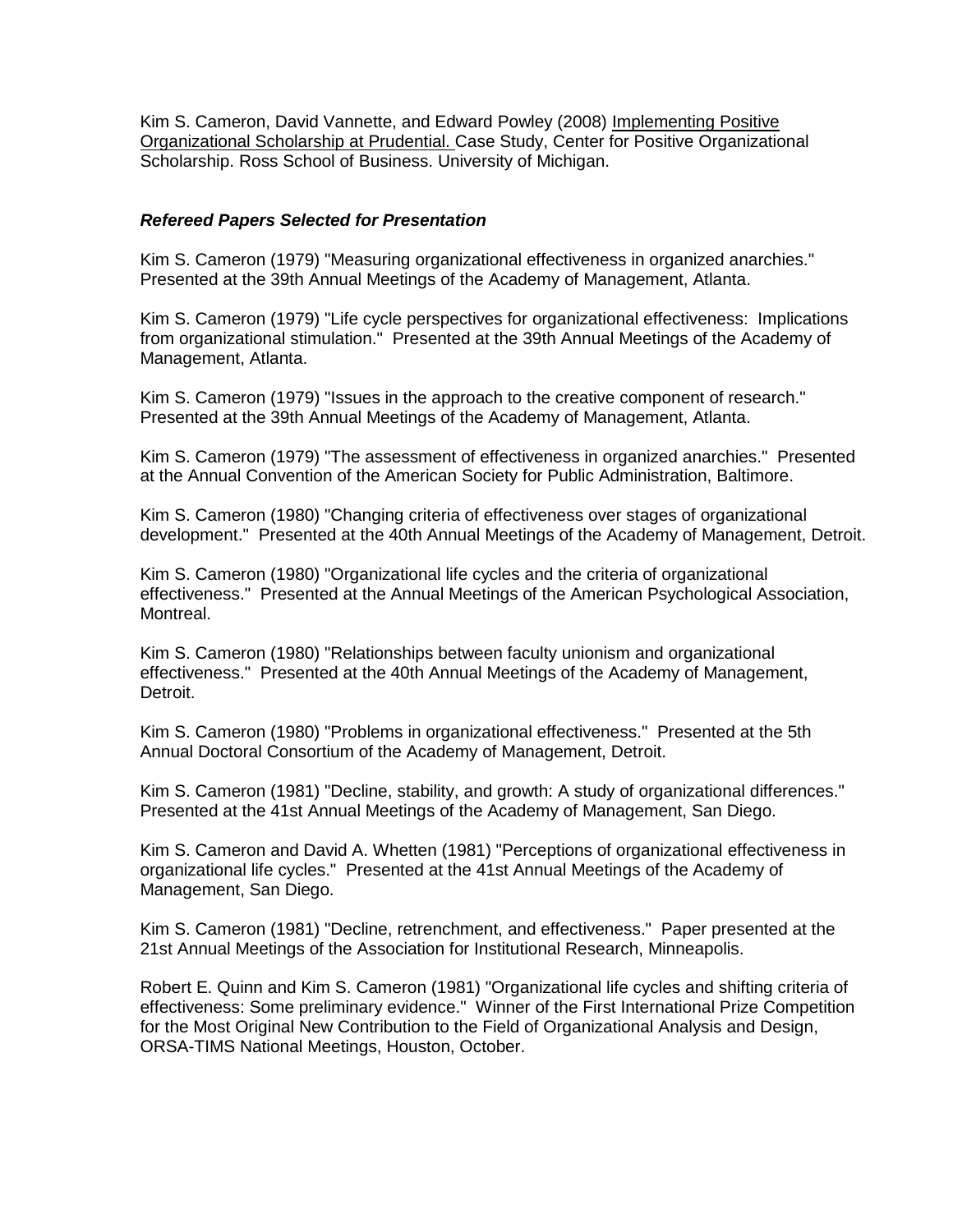Kim S. Cameron (1981) "Response to fiscal stress: Contrasting higher education and the private sector." Presented at the Seventh Annual Conference on Higher Education, Tucson, Arizona.

Kim S. Cameron (1982) "Decline, retrenchment and organizational effectiveness." Presented at the National Conference of the American Society for Public Administration, Honolulu, Hawaii.

Kim S. Cameron (1982) "Decline, strategic emphasis, and effectiveness." Presented at the Annual Meetings of the Association for the Study of Higher Education, Washington, D.C..

Kim S. Cameron (1982) "Understanding and managing decline in colleges and universities." Presented at the Annual Meetings of the Association for Institutional Research, Denver, Colorado.

Kim S. Cameron (1982) "Issues in measuring the organizational effectiveness of management education programs." Presented at the 42nd Annual Meetings of the Academy of Management, New York.

Kim S. Cameron (1982) "Mistakes in adapting to public sector decline: Lessons from the private sector." Presented at the 42nd Annual Meetings of the Academy of Management, New York.

David A. Whetten and Kim S. Cameron (1982), "The confidence crisis in management education: A historical analysis and proposed remedy." Presented at the 42nd Annual Meetings of the Academy of Management, New York.

Raymond F. Zammuto and Kim S. Cameron (1982) "Environmental decline and organizational response." Presented at the 42nd Annual Meetings of the Academy of Management, New York.

Kim S. Cameron (1982) "Managing decline in public sector organizations." Distinguished Speaker Series, New York State Government.

Kim S. Cameron (1983) "Accounting for improvement in institutional effectiveness over time." Presented at the Association for the Study of Higher Education Meetings, Washington, D.C.

Kim S. Cameron (1983) "Assessing organizational ineffectiveness: A strategy for institutional improvement." Presented at the Association for Institutional Research Convention, Toronto.

Kim S. Cameron (1983) "Patterns of institutional effectiveness in higher education." Presented at the Association for Institutional Research Convention, Toronto.

Kim S. Cameron (1983) "Assessing organizational ineffectiveness: A strategy for organizational improvement." Finalist in the Competition for the Best Paper in Organizational Design. The Institute of Management Science Meetings, Chicago.

Kim S. Cameron (1983) "The use of simulations in organizational research." Presented at the 43rd Annual Meetings of the Academy of Management, Dallas.

Kim S. Cameron (1983) "The development of organizations through sequential stages." Presented at the 43rd Annual Meetings of the Academy of Management, Dallas.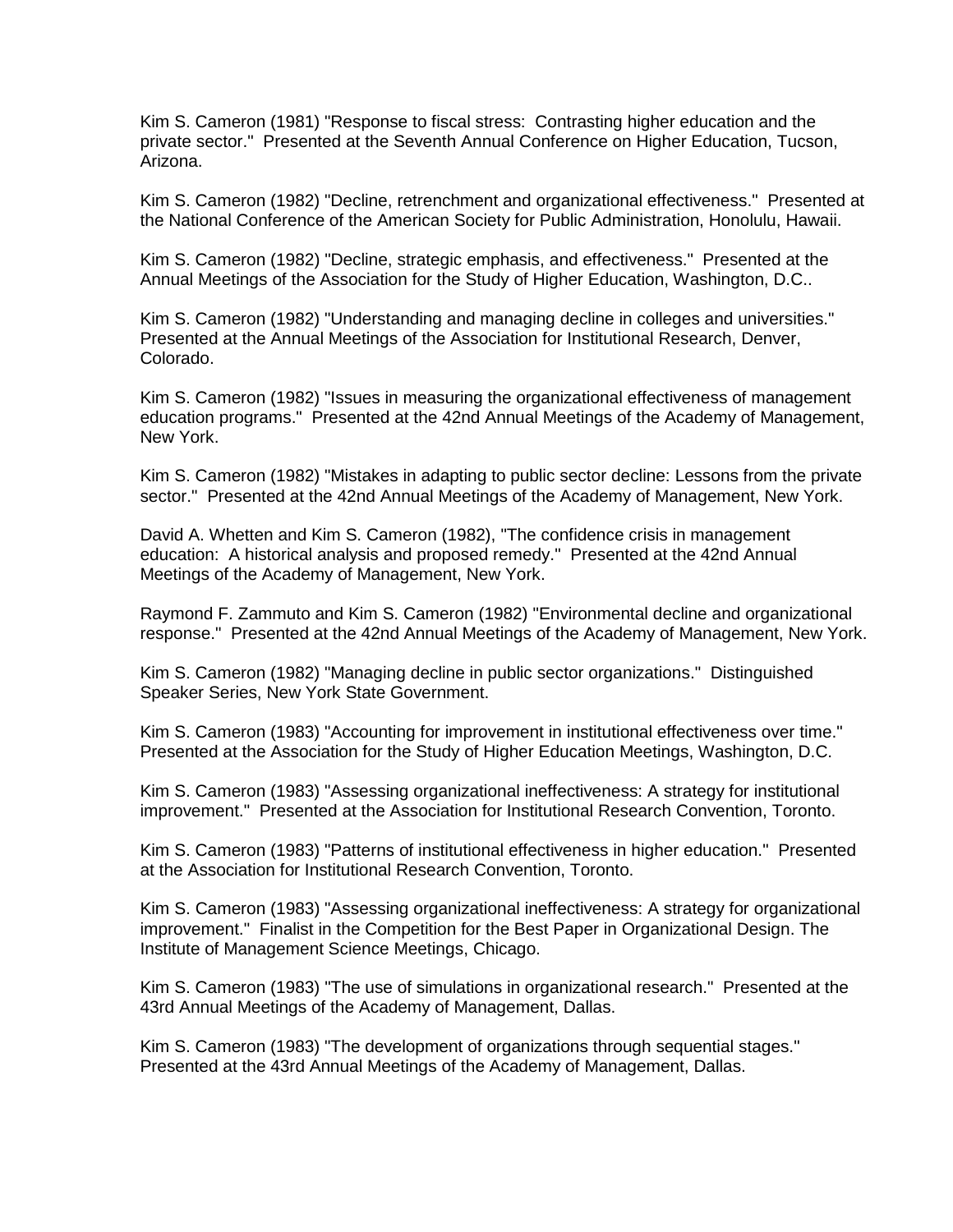Kim S. Cameron (1983) "Contrasting public and private organizations in decline." Presented at the 43rd Annual Meetings of the Academy of Management, Dallas.

Kim S. Cameron (1984) "Successful managerial response to decline." Presented at the 44th Annual Meetings of the Academy of Management, Boston.

Kim S. Cameron (1984) "Organizational culture in post-industrial environment: An expansion of the life cycles model of organizational development." Presented at the 44th Annual Meetings of the Academy of Management, Boston.

Kim S. Cameron (1985) "The management of paradoxes in organizations." Presented at the 45th Annual Meetings of the Academy of Management, San Diego.

Kim S. Cameron and Ellen E. Chaffee (1985) "The aftermath of decline." Presented at the 45th Annual Meetings of the Academy of Management." San Diego.

Kim S. Cameron (1985) "Investigating the causal association between unionism and organizational effectiveness." Presented at the 45th Annual Meetings of the Academy of Management, San Diego.

Kim S. Cameron (1985), "Organizational effectiveness and institutional culture." Presented at the 45th Annual Meetings of the Academy of Management, San Diego.

Kim S. Cameron (1985) "Contradictions between Brazilian and U.S. organizations: Implications for organizational theory." Presented at the 45th Annual Meetings of the Academy of Management, San Diego.

Kim S. Cameron (1985) "Cultural congruence, strength, and type." Presented at the Annual Meetings of the Association for the Study of Higher Education, Chicago.

Kim S. Cameron (1985) "Strategies for consulting with organizations in various stages of development." Presented at the Annual Meetings of the American Psychological Association, Los Angeles.

Kim S. Cameron, David A. Whetten, and Myung U. Kim (1986) "The organizational consequences of decline." Presented at the 50th Annual Meetings of the Academy of Management, Chicago.

Robert E. Quinn and Kim S. Cameron (1986) "The transformational cycle: A dynamic theory of excellence." Presented at the 50th Annual Meetings of the Academy of Management, Chicago.

Kim S. Cameron (1987) "Catastrophic events and their impact on organizational effectiveness." Presented at the Institute for Decision Sciences Meetings, Honolulu.

Kim S. Cameron (1987) "Innovation in American corporations: Best practices and competitive advantage." Presented at The Institute for Management Science Meetings, New Orleans.

Kim S. Cameron (1987) "Organizational design under conditions of decline." Presented at the 51st Annual Meetings of the Academy of Management, New Orleans.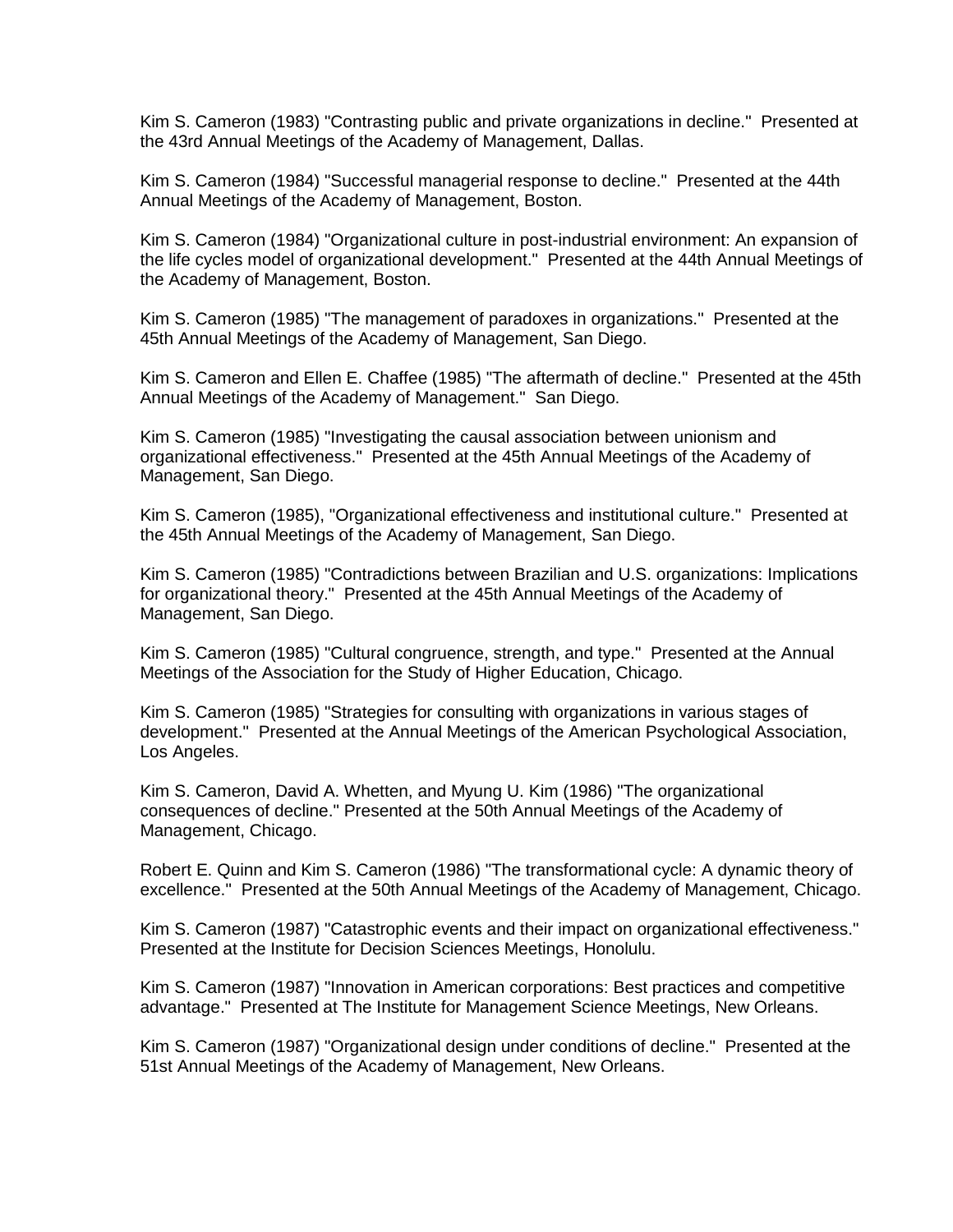Kim S. Cameron (1987) "Organizational decline." Presented at the 51st Annual Meetings of the Academy of Management, New Orleans.

Kim S. Cameron (1988) "Implementing large-scale downsizing and redesign strategies." Presented at the 52nd Annual Meeting of the Academy of Management, Anaheim.

Kim S. Cameron (1988) "Organizational effectiveness and constituency preferences." Presented at the 52nd Annual Meetings of the Academy of Management, Anaheim.

Kim S. Cameron (1989) "Cultural congruence, strength, and type: Relationships to effectiveness." Presented at the 53rd Annual Meetings of the Academy of Management, Washington, D.C.

Kim S. Cameron, (1989) "Teaching critical management skills." Presented at the Organizational Behavior Teaching Society, Columbia, MO.

Kim S. Cameron (1989) "Organizational decision making." Presented at the Association for the Study of Higher Education, Atlanta.

Kim S. Cameron (1989) "Examining institutional quality." Presented at the Association for the Study of Higher Education, Atlanta.

Kim S. Cameron, David A. Whetten, and Kanak Guam (1990) "The role of leaders' perceptions in the measurement of organizational decline." Presented at the Strategic Management Society Annual Conference, Stockholm.

Kim S. Cameron (1990) "Implications of measurement inconsistencies for research on decline: An empirical study." Presented at the 54th Annual Meetings of the Academy of Management, San Francisco.

Kim S. Cameron (1990) "Organizational downsizing and redesign." Presented at the 54th Annual Meetings of the Academy of Management, San Francisco.

Melinda Spencer, Ted White, Kim S. Cameron, and Marvin Peterson (1990) "Faculty satisfaction and motivation." Presented at the Association for the study of Higher Education Conference, Portland.

Kim S. Cameron (1991) "Second Generation Organizational Effectiveness Research." Presented at the 55th Annual Academy of Management Meetings

Kim S. Cameron (1991) "The Quality and Continuous Improvement Movement." Presented at the 55th Annual Academy of Management Meetings.

Kim S. Cameron (1991) "Middle Managers and Top Management Mandates." Presented at the 55th Annual Academy of Management Meetings.

Kim S. Cameron (1991) "Developing Management Skills." Organizational Behavior Teaching Conference.

Kim S. Cameron (1992) "In what ways do organizations implement total quality?" Presented at the 56th Annual Academy of Management Meetings.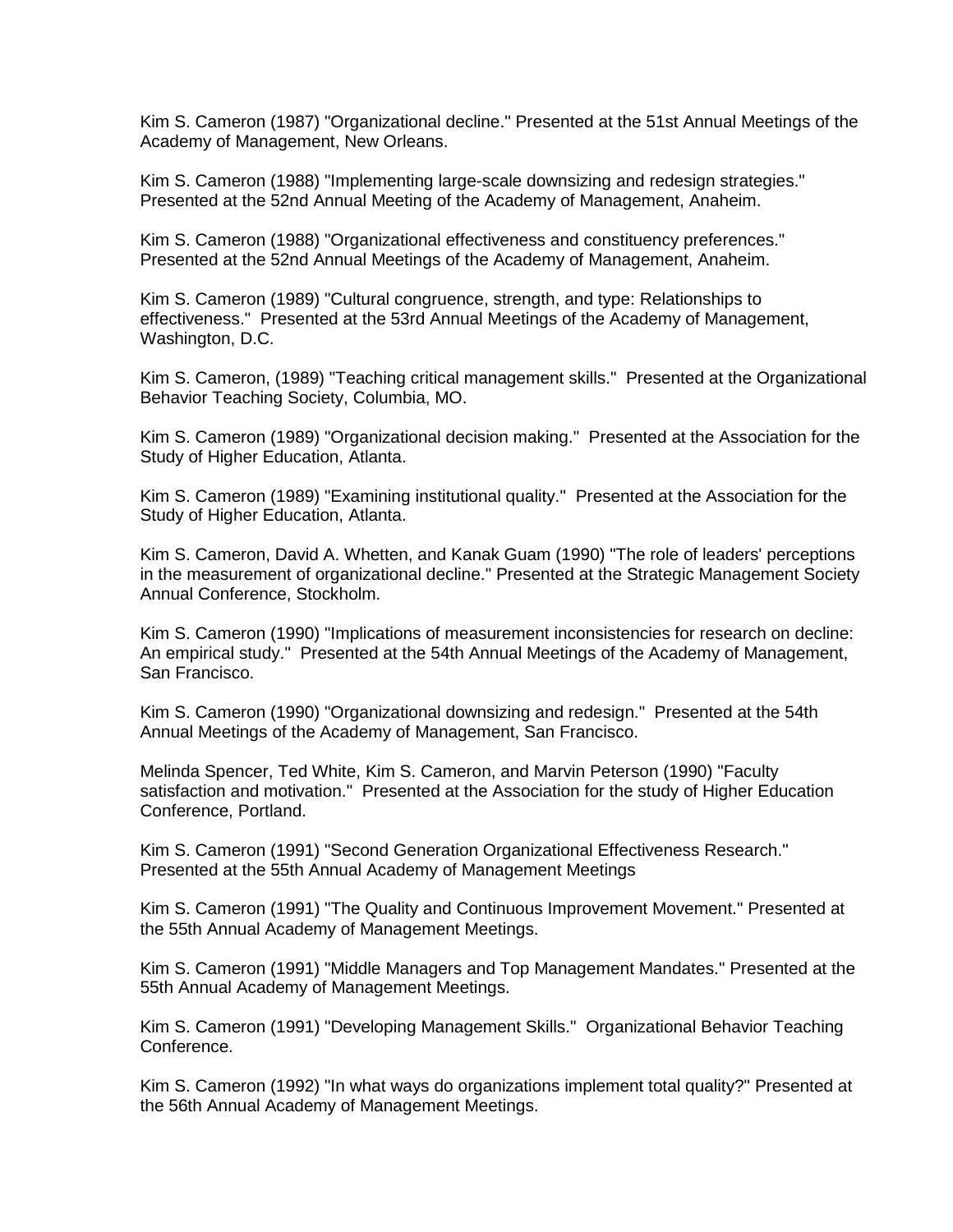Kim S. Cameron (1993) "Developing your teaching style to enhance student evaluations." Presented at the 57th Annual Academy of Management Meetings.

Aneil K. Mishra and Kim S. Cameron (1993) "Developing mutual trust in boundaryless organizations." Presented at the 57th Annual Academy of Management Meetings.

Kim S. Cameron (1993) "Exploring the boundaries between research and teaching." Presented at the 57th Annual Academy of Management Meetings.

Kim S. Cameron (1993) "Downsizing the boundaryless organization." Presented at the 57th Annual Academy of Management Meetings.

Kim S. Cameron (1994) "An empirical investigation of quality culture, practices, and outcomes." Presented at the 58th Annual Academy of Management Meetings.

Kim S. Cameron (1994) "Corporate restructuring and downsizing: Causes and consequences." Presented at the 58th Annual Academy of Management Meetings.

Kim S. Cameron (1995) "Toward organizational consensus in reorganizations. " Presented at the 59th Annual Academy of Management Meetings, Vancouver, B.C.

Kim S. Cameron (1995) "Organizational downsizing in the 1990s: Ideological and Rhetorical Foundations. " Presented at the 59th Annual Academy of Management Meetings, Vancouver, B.C.

Kim S. Cameron (1995) "Developing management skills: Teaching preventative stress management. " Presented at the 59th Annual Academy of Management Meetings, Vancouver, B.C.

Kim S. Cameron, (1996) "Guns and butter: What would you advise the U.S. military?" Presented at the 60th Annual Academy of Management Meetings, Cincinnati, August.

Kim S. Cameron (1996) "Strategic organizational downsizing: An extreme case of a U.S. Army command." Presented at the 60th Annual Academy of Management Meetings, Cincinnati, August.

Kim S. Cameron (1997) "Organizational behavior in practice." Presented at the 61st Annual Academy of Management Meetings, Boston, August.

Brad Winn and Kim S. Cameron (1997) "Organizational quality: An examination of the Malcolm Baldrige National Quality Framework." Presented at the 61st Annual Academy of Management Meetings, Boston, August.

Kim S. Cameron and John C. Smart (1997) "Maintaining effectiveness amid downsizing and decline." Presented at the 61st Annual Academy of Management Meetings, Boston, August.

Kim S. Cameron (1997) "Strategic organizational downsizing: An extreme case, Part 2." Presented at the 61st Annual Academy of Management Meetings, Boston, August.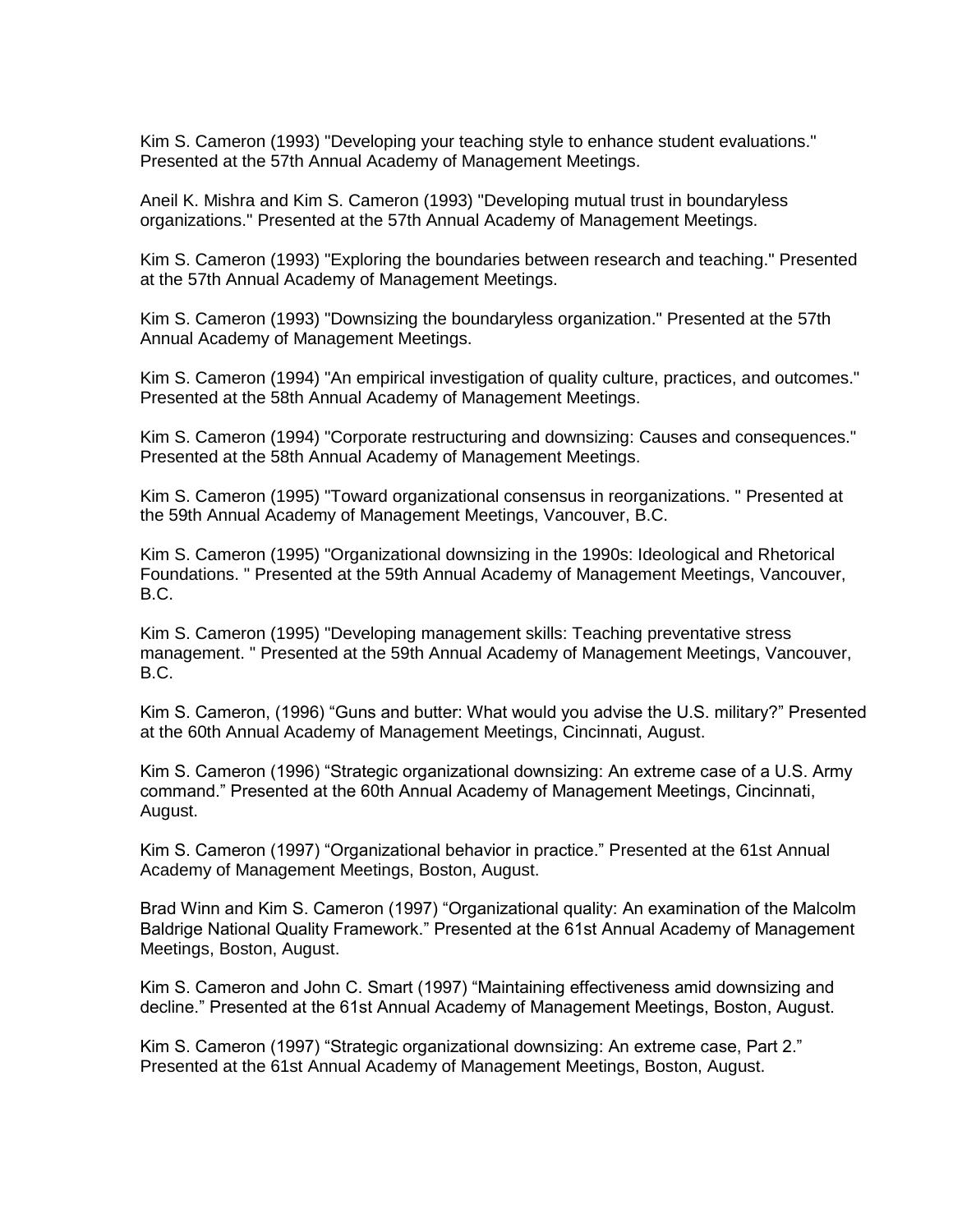Kim S. Cameron (1997) "Organizational virtues and organizational excellence." Presented at the 61st Annual Academy of Management Meetings, Boston, August.

Kim S. Cameron (1999) "The Need for a New Work Covenant to Enhance Employability After Downsizing." Presented at the 63<sup>rd</sup> Annual Academy of Management Meetings, Chicago.

Kim S. Cameron (1999) "Emotional intelligence: Competencies and learning." Presented at the 63<sup>rd</sup> Annual Academy of Management Meetings, Chicago.

Kim S. Cameron (1999) "The role of action learning in management education." Presented at the 63<sup>rd</sup> Annual Academy of Management Meetings, Chicago.

Kim S. Cameron (2000) "The moral basis of competition: The role of virtues in organizations." Presented at the 64<sup>th</sup> Annual Academy of Management Meetings, Toronto.

Kim S. Cameron (2001) "Organizational virtues: Introducing new constructs in organizational behavior." Presented at the 65<sup>th</sup> Annual Academy of Management Meetings, Washington, DC.

Kim S. Cameron (2001) "Forgiveness and moral power: The case of Nelson Mandela." Presented at the 65<sup>th</sup> Annual Academy of Management Meetings, Washington, DC.

Kim S. Cameron (2002) "Organizational virtues: Implications for performance." Presentation at the Academy of Management Meetings, Denver, Colorado.

Kim S. Cameron (2002) "Positive support in tragic times." Presentation at the Academy of Management Meetings, Denver, Colorado.

Kim S. Cameron (2003) "The discipline of positive organizational scholarship: Implications for research and practice." Presentation at the Academy of Management Meetings, Seattle, Washington.

Kim S. Cameron (2003) "Inquiry into the good: Positive organizational scholarship." Presentation at the Academy of Management Meetings, Seattle, Washington.

Kim S. Cameron (2003) "Virtuous choices in a knowledge economy." Presentation at the Academy of Management Meetings, Seattle, Washington.

Kim S. Cameron (2004) "Positive organizational scholarship as actionable knowledge." Presented at the Academy of Management Meetings, New Orleans, Louisiana.

Jody Hoffer Gittell and Kim S. Cameron (2004) "Relationships, layoffs, and organizational resilience: Airline industry responses to September 11<sup>th</sup>." Presented at the Academy of Management Meetings, New Orleans, Louisiana.

Kim S. Cameron (2005) "Uncovering new variables, methods, and mechanisms for Positive Organizational Scholarship – Professional Development Workshop, Academy of Management Meetings, Honolulu, Hawaii

Kim S. Cameron (2005) "Moneyball and Positive Organizational Scholarship," Academy of Management Meetings, Honolulu, Hawaii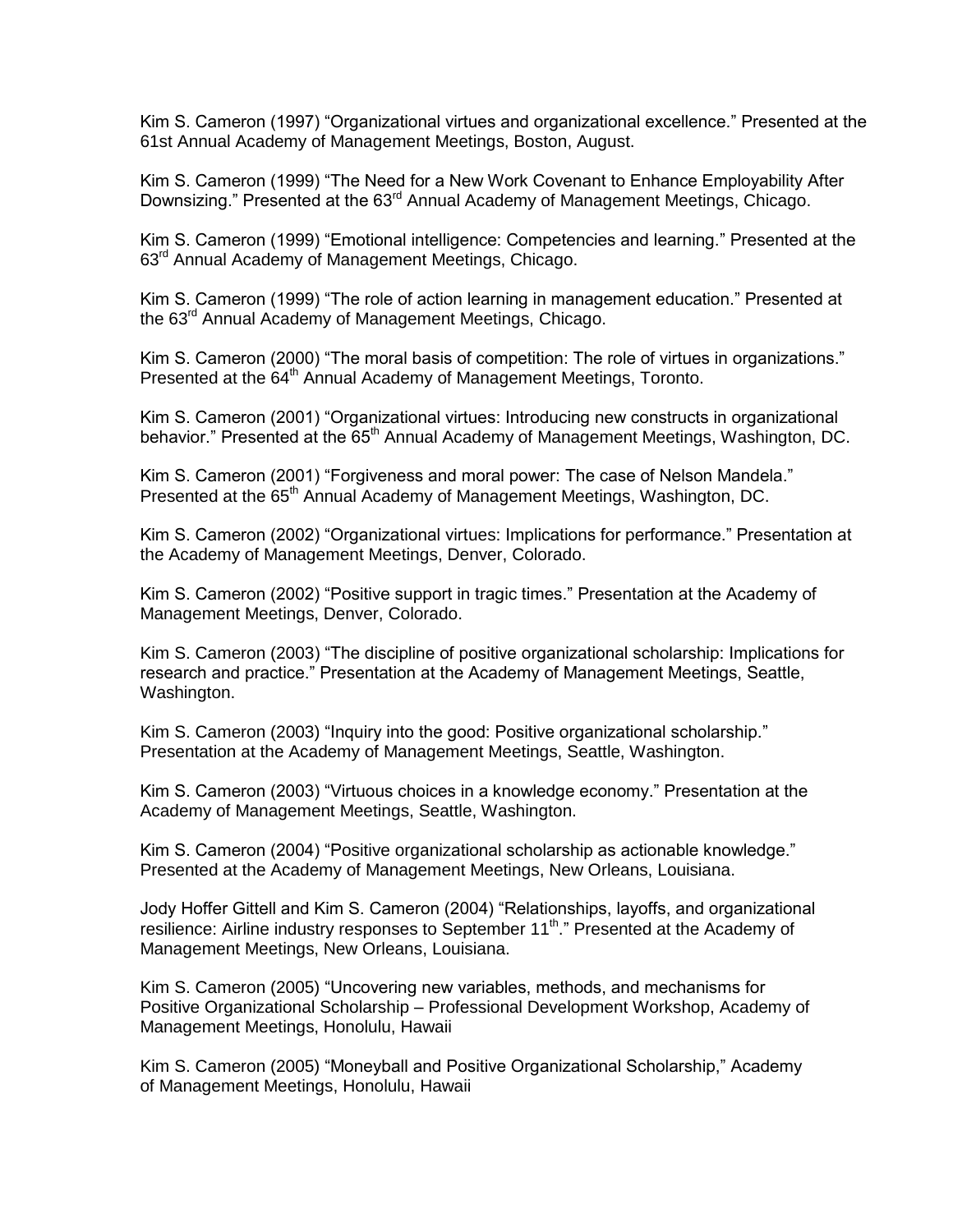Kim S. Cameron (2005) "Managing effective downsizing: Lessons from research," Academy of Management Meetings, Honolulu, Hawaii

Kim S. Cameron (2005) "Virtuousness and extraordinary change." Academy of Management Meetings, Honolulu, Hawaii

Kim S. Cameron (2005) "Celebrating emotions at work: A commemoration of the work of Peter Frost." Academy of Management Meetings, Honolulu, Hawaii

Kim S. Cameron (2005) "Making a difference in teaching: A positive approach to developing management." Organizational Behavior Teaching Conference, Scranton, **Pennsylvania** 

Kim S. Cameron (2005) "The abundance framework: An introduction to Positive Organizational Scholarship in the classroom." Organizational Behavior Teaching Conference, Scranton, Pennsylvania

Kim S. Cameron (2005) "Achieving spectacular performance at work through positive practices." Pilliod Distinguished Lecture – Kent State University

Kim S. Cameron (2005) "Positive Organizational Scholarship: Applications to business and education." Spencer Lecture – Schools of Business and Education, University of Michigan

Kim S. Cameron (2005) "Research on extraordinary performance at work: Positive practices and applications." European Academy of Management Conference, Lisbon, Portugal

Kim S. Cameron (2006) "Developing Innovation Capital for Entrepreneurship." Indiana Leadership Conference, Indianapolis, June 7, 2006.

Kim S. Cameron (2006) "New Research in Positive Organizational Scholarship." Academy of Management, Atlanta, August 12<sup>th</sup>

Kim S. Cameron (2006) "Positive Practices in Organizations." (with Gretchen Spreitzer and Robert Quinn). Academy of Management, Atlanta, August 14<sup>th</sup>.

Kim S. Cameron (2006) "Producing World Benefit by Making the Impossible Possible." Academy of Management, Atlanta, August 14<sup>th</sup>.

Kim S. Cameron (2006) "Explaining Extraordinary Organizational Performance and Transformation: Lessons From Rocky Flats." Academy of Management, Atlanta, August  $15<sup>th</sup>$ .

Kim S. Cameron (2006) "Making the Impossible Possible." POS Links, Ross School of Business, November 6<sup>th</sup>.

Kim S. Cameron (2006) "Leadership in Dangerous Times." Global Leadership Conference, West Point, April 13<sup>th</sup>.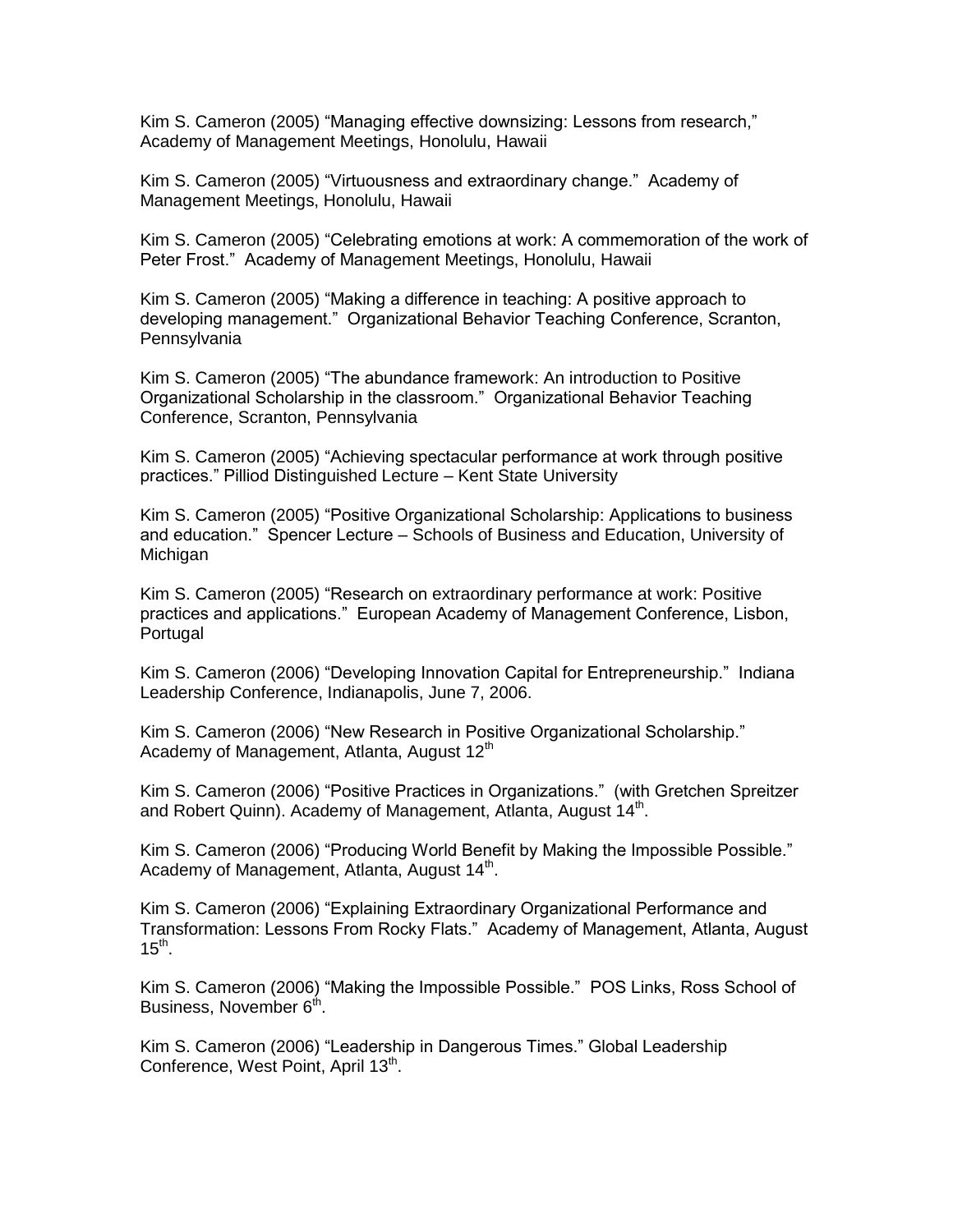Kim S. Cameron (2007) "Corporate social responsibility in professional sports." Academy of Management, Philadelphia, August 6<sup>th</sup>.

Kim S. Cameron (2007) "Firing back: How great leaders bounce back after career disasters." Academy of Management, Philadelphia, August 7<sup>th</sup>.

Kim S. Cameron (2007) "Good mourning: Positive organizing in response to experiences of death in organizational life." Academy of Management, Philadelphia, August  $8<sup>th</sup>$ .

Kim S. Cameron (2008) "The questions we ask: Prisoners to an economistic paradigm." Academy of Management, Anaheim, August 11<sup>th</sup>.

Kim S. Cameron (2008) "Flourishing and excellence: Exploring virtuousness in and through organizations." Academy of Management, Anaheim, August 11<sup>th</sup>.

Kim S. Cameron (2008) "Bouncing back from negative events." Academy of Management, Anaheim, August 12<sup>th</sup>.

Kim S. Cameron (2009) "Theory development in positive organizational scholarship." Academy of Management, Chicago, August 7<sup>th</sup>.

Kim S. Cameron (2009) "Mentoring your mentor." Academy of Management, Chicago, August 8<sup>th</sup>.

Kim S. Cameron (2009) "Energizing a paradox perspective." Academy of Management, Chicago, August 11<sup>th</sup>.

Kim S. Cameron (2009) "Expanding the compassion conversation for changing organizations." Academy of Management, Chicago, August 11<sup>th</sup>.

Kim S. Cameron (2009) "Compassion and management teaching." Academy of Management, Chicago, August 11<sup>th</sup>.

Kim S. Cameron (2010) "Meaning at Work." Academy of Management, Montreal, August  $8^{\text{th}}$ .

Kim S. Cameron (2010) "Passion and Positive Energy." Academy of Management, Montreal, August 10<sup>th</sup>.

Kim S. Cameron (2011) "Emotion in sport—Why does it have to be created in North America but not in Asia or Europe?" Academy of Management, San Antonio, August  $14^{th}$ .

Kim S. Cameron (2011) "Indicators and effects of positive organizational culture." Academy of Management, San Antonio, August 15<sup>th</sup>.

Kim S. Cameron (2011) "Organizational culture and climate: Conceptual connections and future research directions." Academy of Management, San Antonio, August 15<sup>th</sup>.

Kim S. Cameron (2011) "Virtuousness or vice: Conceptual tensions in the study of virtue in POS." Academy of Management, San Antonio, August 16<sup>th</sup>.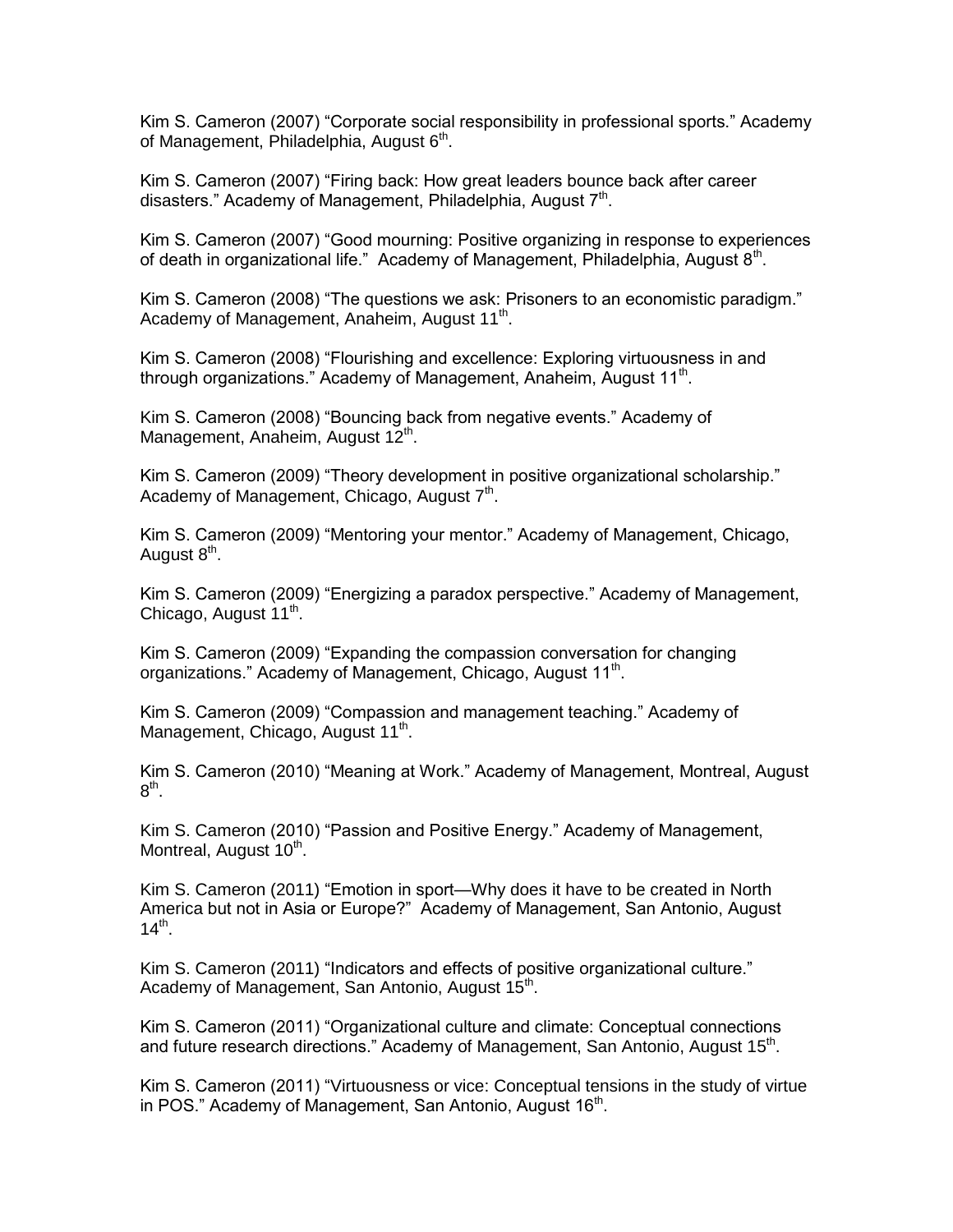#### **RESUME SUPPLEMENT** *Administrative Responsibilities in Higher Education*

1981 – 1984 Founder and Director, Organizational Studies Division, National Center for Higher Education Management Systems, Boulder, Colorado

> *Hired and supervised a staff of five scholars and researchers charged with investigating how to effectively manage institutions of higher education. One of four members of the senior management team for the federally funded Center.*

1986 – 1989 Department Chair, Organizational Behavior and Human Resource Management, University of Michigan

> *Coordinated scholarly, teaching, hiring, and curricular activities for a department of 16 faculty members.*

1989 – 1993 Co-Director, Human Resource Partnership, University of Michigan

*Helped foster institutional partnerships with approximately 30 corporations leading to joint conferences, research studies, student projects, and executive development activities.*

1985 - 1995 Faculty Director, Executive Education Programs, University of Michigan

> *Designed and directed several executive education programs in the University of Michigan's Executive Education Center including the program rated as one of the five best executive programs in the world by Business Week (The Management of Managers Program). Facilitated the development of numerous tailored executive programs for corporations including Dow Corning, Dana, Ford, General Motors, and Philips Electronics.*

1995 – 1998 Associate Dean, Marriott School of Management, Brigham Young **University** 

> *Responsible for the Marriott School's five graduate degree programs—MBA, MPA, MOB, MACC, and MISM—and two undergraduate degree programs—Business Management and Accounting. Also charged with developing curriculum redesign and outreach activities including distance education and executive development.*

1998 – 2001 Dean, Weatherhead School of Management, Case Western Reserve **University** 

> *Raised \$17 million toward construction of the new Peter B. Lewis Building, created the Miller Center for Entrepreneurship with a new \$10 million endowment, created an ebusiness concentration and curriculum with a \$6.5 million endowment, developed an action learning program for the MBA curriculum, established a business-engineering degree program, increased the faculty research budget by 43 percent, launched a strategic Weatherhead School marketing initiative, hired six new faculty members, and improved Weatherhead School magazine rankings by 12 points.*

2003-present Co-Founder, Center for Positive Organizational Scholarship – University of **Michigan**